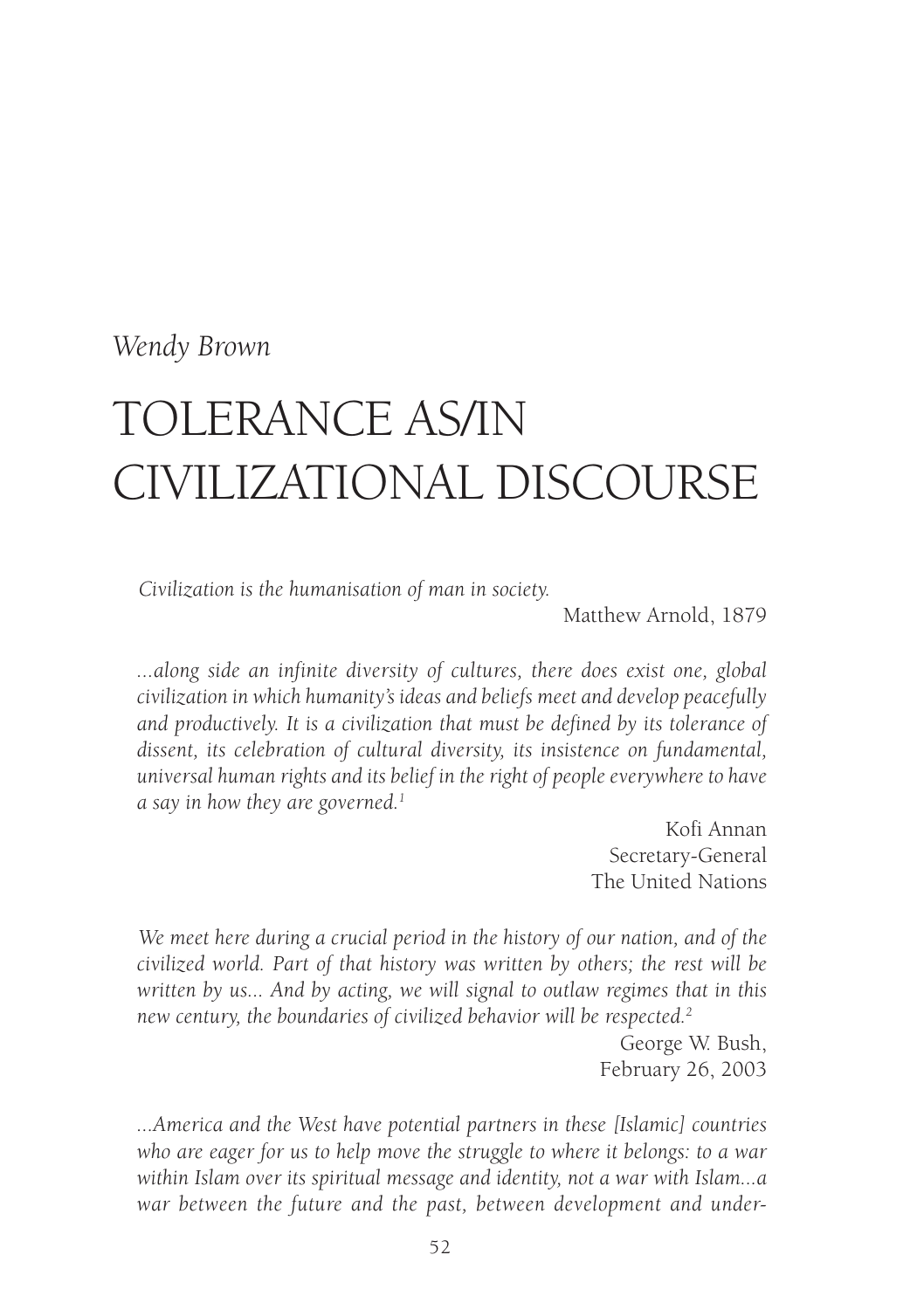*development, between authors of crazy conspiracy theories versus those espousing rationality...Only Arabs and Muslims can win this war within, but we can openly encourage the progressives...*

 *The only Western leader who vigorously took up this challenge was actually the Dutch politician Pim Fortuyn... Fortuyn questioned Muslim immigration to the Netherlands...not because he was against Muslims but because he felt that Islam had not gone through the Enlightenment or the Reformation, which separated church from state in the West and prepared it to embrace modernity, democracy and tolerance.*

 *As a gay man, Fortuyn was very much in need of tolerance, and his challenge to Muslim immigrants was this: I want to be tolerant, but do you? Or do you have an authoritarian culture that will not be assimilated, and that threatens my country's liberal, multicultural ethos?*

> Thomas Friedman, Foreign Affairs Editorialist *The New York Times*

*The War on Terrrorism is a war for human rights.*

 Donald Rumsfeld June 12, 2002

In the eyes of the West, the legitimacy of Israel is based upon its<br>secularism as much as its singular status as a Jewish state. That is,<br>Inval's actually status as a Jewish in "the West" durant n the eyes of the West, the legitimacy of Israel is based upon its Israel's external legitimacy and membership in "the West" depends upon its tolerance of a range of orientations toward Jewishness and especially its resistance to the aims of the Jewish orthodoxy to make Israel into a fundamentalist religious order. If the Haredi community (ultra-orthodox Hasids, mostly American immigrants) were to realize not simply its dream of Greater Israel but of a relentlessly religiously governed and ordered nation, Israel could neither be figured as a democracy nor as a part of contemporary Western Civilization. How much influence on government policy the Haredim along with nationalist religious Jews have is calibrated not simply by everyday politicking over concrete issues—what marriages the state recognizes, who may be buried as a Jew in public cemeteries—but by the larger concern of maintaining a secular rather than religious formulation of Judaism at the heart of Israeli state identity. Secularism and the tolerance it promises is perversely crucial to Israel's legitimacy and hence survival as a Jewish state.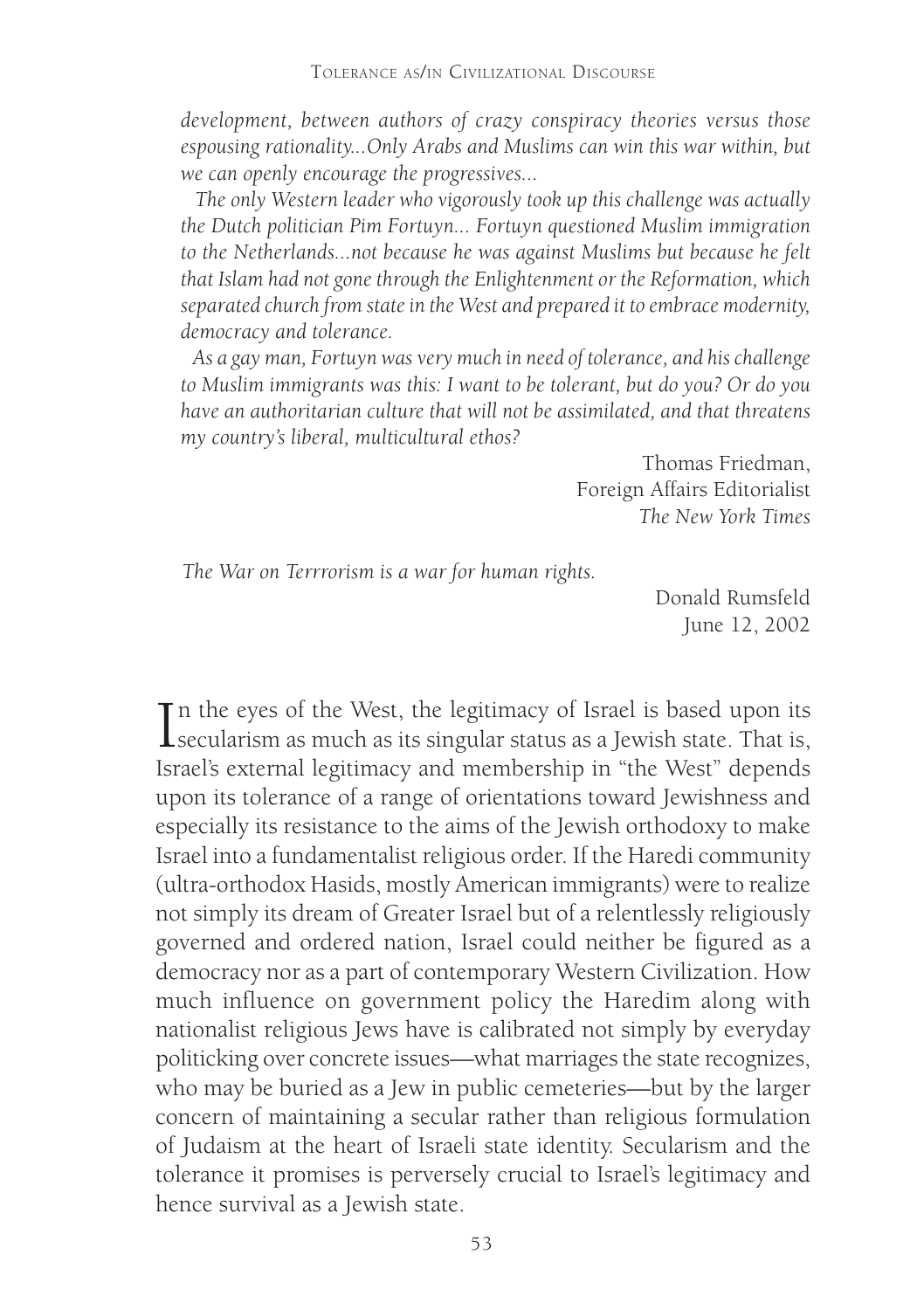But what is a secular Jewish state? If certain privileges of citizenship and the right of return are extended exclusively to Jews while Jewishness is fully separable from religious belief, this necessarily renders Judaism a matter of blood and thereby renders Israel a racial rather than religious regime. In this way, Israeli secularism becomes the foundation of Israeli racialism. Moreover, the legitimacy obtained through *the simultaneous tolerance and marginalization* of the Haredim itself consecrates Israel as a racialist state—not a state that merely practices inadvertent racism toward Arab Israeli citizens or colonialism in occupied Palestine, but a state whose basis is racial rather than religious. Moreover, given that tolerance of the Haradim extends to exemption from compulsory military service and provision of state economic support, this tolerance simultaneously honors religious need and differentiates the state from it, thereby differentiating the state from religiosity as such. The Haredim, regarded by many Israelis as a thorn in Israel's political side, especially regarding claims to the "illegal" West Bank settlements, are thus revealed as crucial to Israel's legitimacy.

Now consider how "Israeli exceptionalism" works in international debates about Israel, including United Nations debates. Criticisms of Israel as a racist state, or calls for its transformation into a democratic secular one (in which religion or ethnicity could not be criteria for membership nor for economic and political privileges) are denounced by many Israeli leaders and supporters as anti-Semitic. That is, criticism of Israel and calls for its radical transformation are often equated with hostility toward Jews, an equation unique to this case. (Critiques of the current Chinese or Cuban regimes are not equated with hostility toward the Chinese or Cuban people.) This exceptionalism effectively claims that *because* Israel is a Jewish state, to attack it is to attack Jews or Jewishness; not merely the majority of the citizenry but the state is identified as Jewish even as its legitimacy depends upon its non-religiosity.<sup>3</sup> As a state, Israel thus claims a difference, one that shields it from criticism by tarring criticism with anti-Semitism, a tarring that intentionally recalls the darkest years in twentieth century Western history to activate a metonymic slide from "ism" to action, and more precisely, from prejudice to slaughter. More than a shield, this slide clothes all Israeli action, including the most zealous aggression, as prophylactic against such slaughter.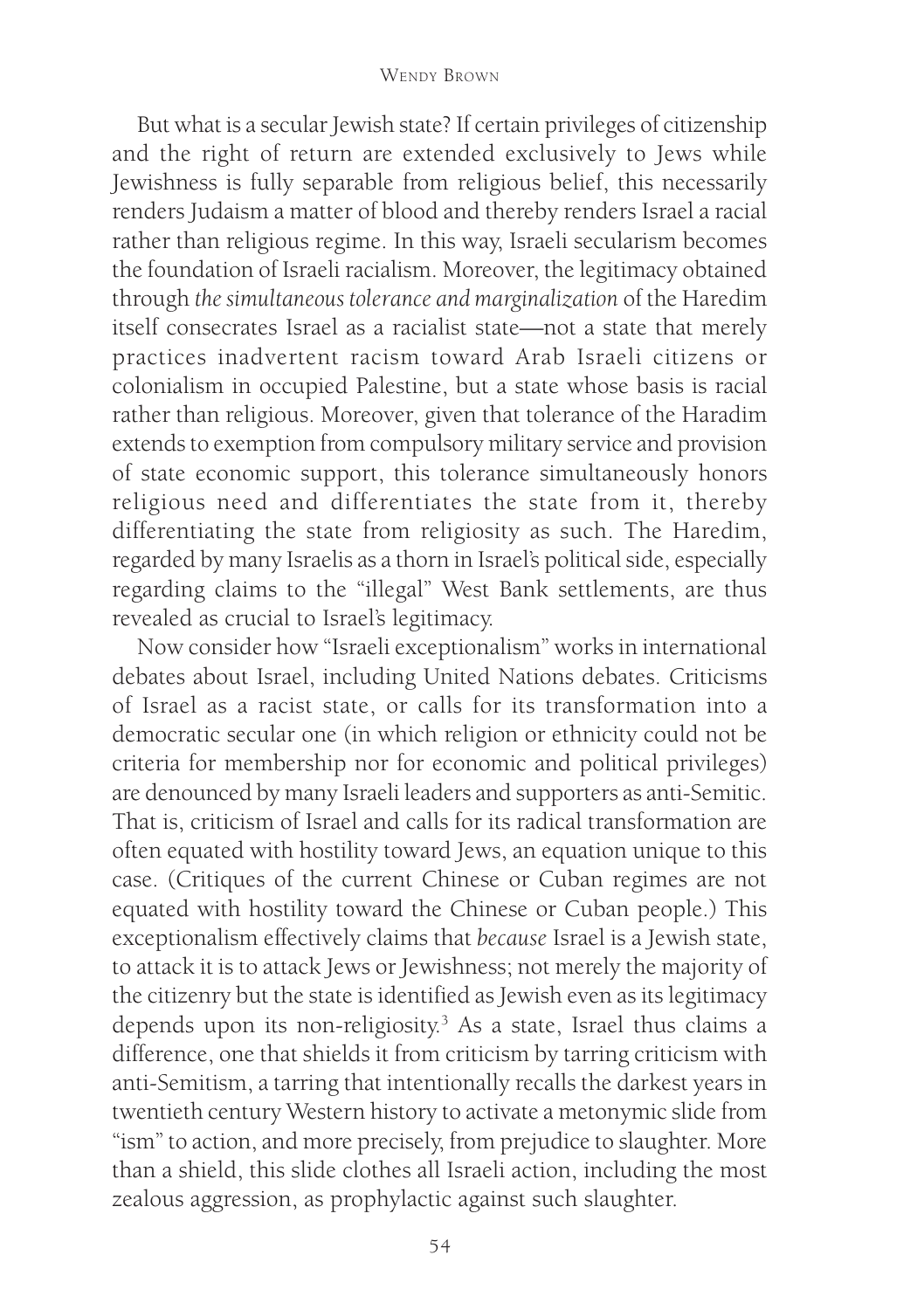But what kind of difference is the Israeli difference? What kind of difference counts as a legitimate and tolerable difference in Western Civilization, as opposed to a narrow and unacceptable one? The Israeli difference cannot be reduced to religion without making Israel equivalent to fundamentalist Islamic regimes—a Jewish Iran. And it cannot be a difference rooted entirely in historical experience (persecution, expulsion, displacement) without making Palestinians eligible for a parallel claim. So the difference again redounds to a notion of secular and racialized Judaism, that is, to Jews as a people rather than to Jews as a faith community. The Israeli difference—the Jewish difference—insulates Israel from charges of being undemocratic insofar as this difference must be protected. Yet it is secular Judaism, modestly tolerant within, that secures the democratic credential which qualifies the Israeli difference for tolerance from without, *despite the very illiberalism of this difference*. Again, the presence of the orthodoxy—leashed, marginalized, tolerated, even reviled—confirms, indeed constitutes, the secular status of the state and provides the basis of its legitimacy in the Western world.

In the modern West, a liberal discourse of tolerance (a term, incidentally, which my Israeli friends tell me is not part of the Israeli political vocabulary) distinguishes the fundamentalists from the nonfundamentalists and in so doing partly constitutes each. A nonfundamentalist collective identity is also at the heart of the West's self-conception as civilized, while barbarism is presumed to issue from fundamentalism even as some putative fundamentalists may escape the tag of barbarism. Within liberal tolerance discourse, the production and valorization of the sovereign individual is what keeps barbarism at bay. Conversely, the modern West's historical episodes of barbarism, e.g., fascism and slavery, are depicted as moments in which this fundamental value was abrogated.<sup>4</sup> But as the case of Israel suggests, there is a consequential ruse in the association of liberal autonomy, tolerance, secularism, and civilization on the one hand and the association of group identity, fundamentalism, and barbarism on the other. Among other aims, this essay seeks to track the operations of that ruse.

\* \* \*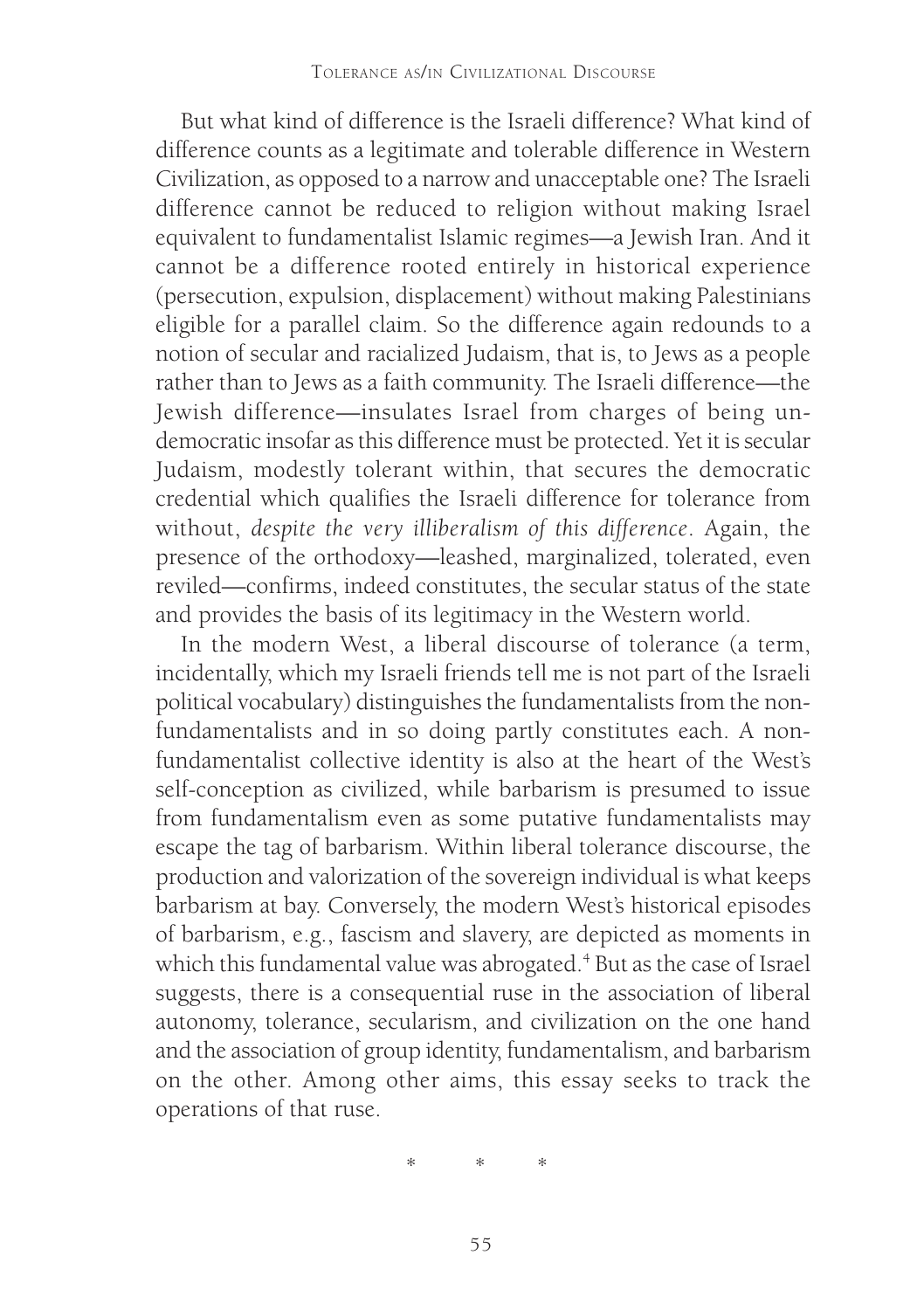If tolerance as a political practice is always conferred by the dominant, if it is always a certain expression of domination even as it offers protection or incorporation to the less powerful, tolerance as an individual virtue has a similar asymmetrical structure. The ethical bearing of tolerance is a highminded one, while the object of such highmindedness is inevitably cast as something more lowly. Even as the outlandish, wrongheaded, or literal outlaw is licensed or suffered through tolerance, the voice in which tolerance is proffered contrasts starkly with the qualities attributed to its object. The pronouncement, "I am a tolerant man," conjures seemliness, propriety, forbearance, magnanimity, cosmopolitanism, universality, the large view, while those for whom tolerance is required take their shape as improper, indecorous, urgent, narrow, particular, and often ungenerous or at least lacking in perspective.<sup>5</sup> Liberals who philosophize about tolerance almost always write about coping with what they cannot imagine themselves to be: they identify with the aristocrat holding his nose in the agora, not with the stench.

Historically and philosophically, tolerance is rarely argued for as an entitlement, a right, or a naturally egalitarian good in the ways that liberty generally is, but rather is pleaded for as an incorporative practice that promises to keep the peace through such incorporation. Thus the subterranean yearning of tolerance—for a universally practiced moderation that does not exist, a humanity so civilized that it would not require the virtue of tolerance—sits uneasily with the normative aspect of tolerance that reaffirms the characterological superiority of the tolerant over the tolerated.

Attention to these aspects of the rhetorical frame of tolerance suggests that tolerance is not simply asymmetrical across lines of power but carries caste, class and civilizational airs with it in its work. This essay scrutinizes that conveyance through consideration of the logic of tolerance as a civilizational discourse, a discourse that simultaneously marks off the civilized from the uncivilized *and* establishes the supremacy of the West as a civilization.

The dual function of civilizational discourse—to mark in general what counts as "civilized" and also to confer superiority on the West casts tolerance itself in two distinct if intersecting power functions: 1) as part of what defines the superiority of Western Civilization, 2) as that which confers the status of 'intolerable' on certain non-Western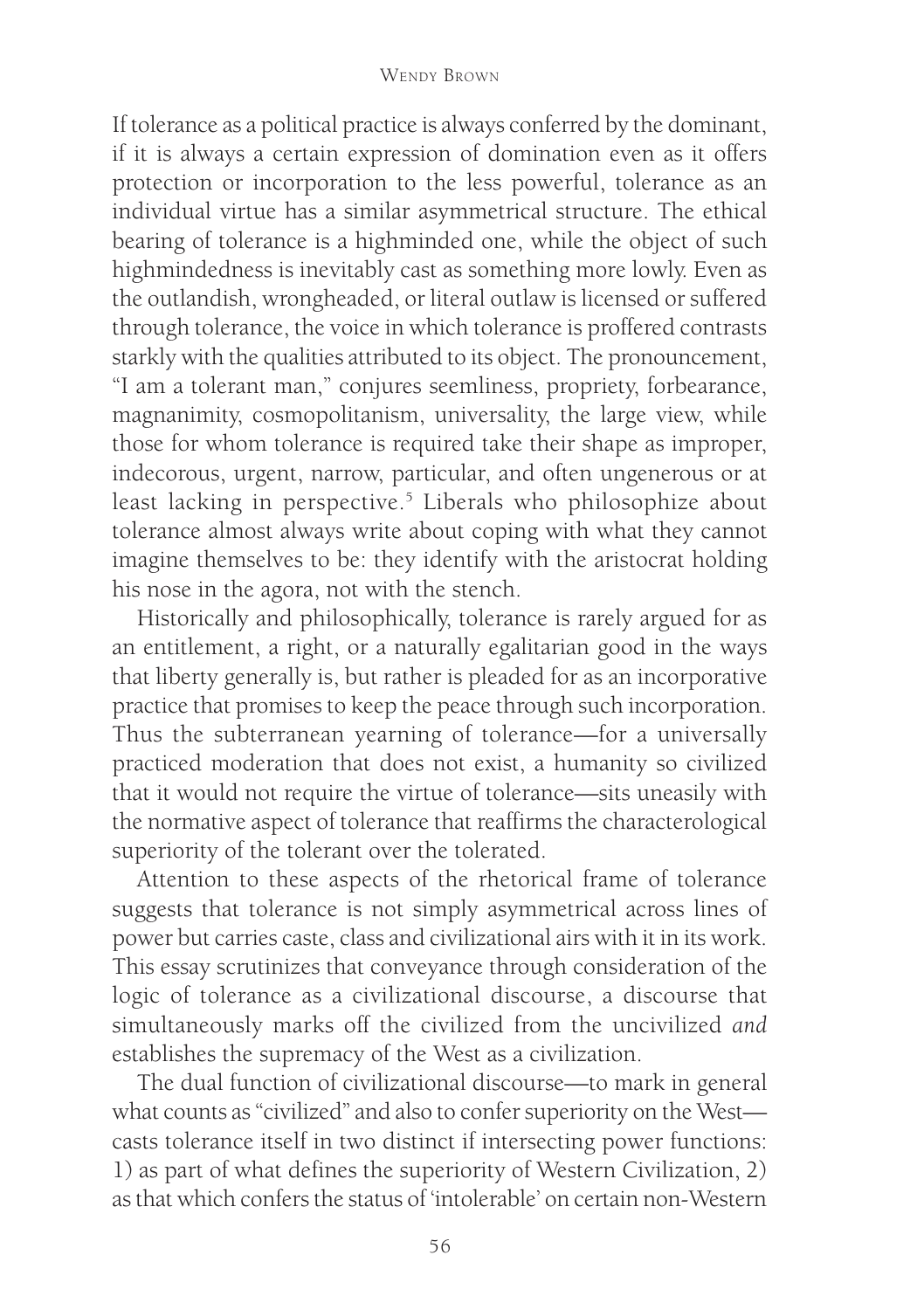practices or regimes, and thereby legitimizes liberal polities' nonliberal treatment of these practices and the societies that harbor them, that is, permits intolerance of or outright aggression toward these practices without tarring the "civilized" status of the aggressor. George W. Bush helps to provide a concise foretaste of the argument. Shortly after September 11th, Bush asserted: "Those who hate all civilization and culture and progress...cannot be ignored, cannot be tolerated...cannot be appeased. They must be fought."6 Paired with remarks in February 2002 in which Bush declared that the U.S. has a "historic opportunity to fight a war that will not only liberate people from the clutches of barbaric behavior but a war that can leave the world more peaceful in the years to come," it is not difficult to see how an opposition between civilization and barbarism, in which the cherished tolerance of the former meets its limits in the latter, provides the mantle of culture, progress and peace for imperial militaristic adventures.7

\*\*\*

"Civilization" is a complex term with an even more complex genealogy. The Oxford English Dictionary, itself no minor civilizational project in its creation of literary legacies that both set linguistic standards and define a cultural practice<sup>8</sup>, describes civilization since the eighteenth century as referring to the "action or process of civilizing or being civilized" and also as denoting a "developed or advanced state of human society."9 In *Keywords*, Raymond Williams notes that while "civilization is now generally used to describe an achieved state or condition of organized social life," it referred originally to a process, a meaning which persists into the present.<sup>10</sup> The static and dynamic meanings of civilization are easily reconciled in the context of a progressivist Western historiography of modernity in which individuals and societies are configured as developing a steadily increasing democratic, reasoned and cosmopolitan bearing. In this way civilization simultaneously frames the achievement of European modernity, the promised issue of modernization as an experience, and crucially, the effects of exporting European modernity to "uncivilized" parts of the globe. European colonial expansion from the mid-nineteenth through the mid-twentieth century was explicitly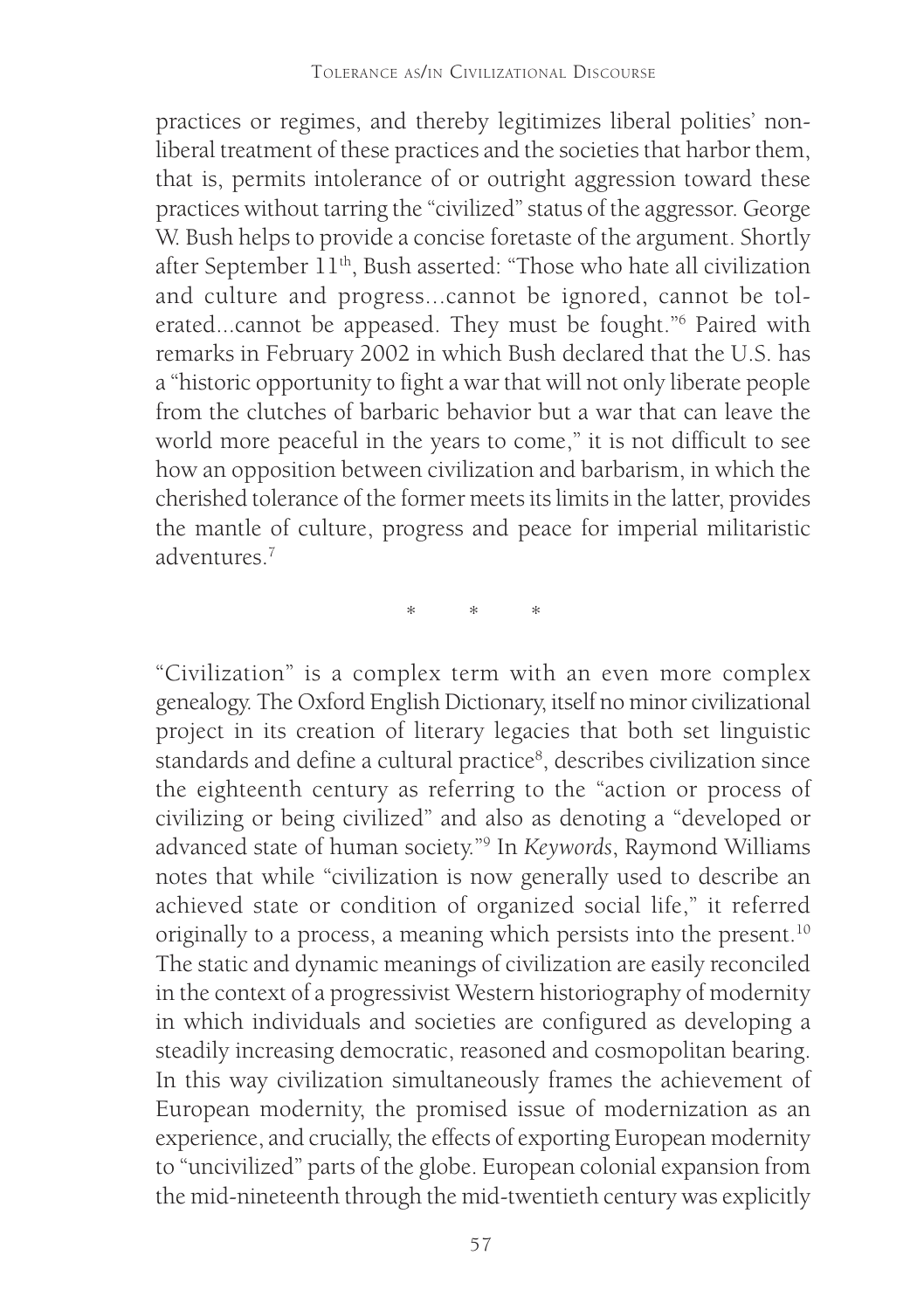justified as a project of civilization, conjuring the gifts of social order, legality, reason, religion, regulating manners and mores, but also, as Freud reminded us, repression and the attendant introduction of anxiety, guilt, unhappiness, neurosis, sublimation, and productivity associated with modern Western existence.

However, civilization by no means remained a simple term of colonial domination in which all the subjects it touched aspired to European standards. Not only did non-European elites and various anti-colonial struggles reshape the concept to contest and sometimes forthrightly oppose European hegemony, the idea of civilization was also pluralized in both scholarly and popular discourses during the last century. From Arnold Toynbee to Fernand Braudel to Samuel Huntington, there has been a concerted if inconsistent effort to pry apart the idea of civilization from Europe and even from modernity to define structured "ways of life" comprised of values, literatures, legal systems, and social organization.

Plural accounts *of* civilization, however, do not equate to a pluralist sensibility *about* civilization; Samuel Huntington's thesis (best known as an argument about the mutual sparking points among what he imagines to be the world's distinct and incommensurate civilizations) makes abundantly clear that such pluralization can cloak rather than negate the Western superiority charging the term. While Huntington insists that Western Civilization "is valuable not because it is universal but because it is unique" [in its cultivation of the values of individual liberty, political democracy, human rights, and cultural freedom], this apparent gesture toward cultural relativism does not materialize as a principle of mutual valuation.<sup>11</sup> This is not only because Huntington's argument about Western Civilization's uniqueness forms the basis for intolerance of multiculturalism *within* the West (famously, Huntington argues: "a multicultural America is impossible because a non-Western America is not American....multiculturalism at home threatens the United States and the West").<sup>12</sup> Equally important is that Huntington's book on the potential clash of civilizations concludes with a warning about the current vulnerability of what he calls 'civilization in the singular': "on a worldwide basis Civilization seems to be in many respects yielding to barbarism, generating the image of an unprecedented phenomenon, a global Dark Ages, possibly descending on humanity."13 This danger can be seen, Huntington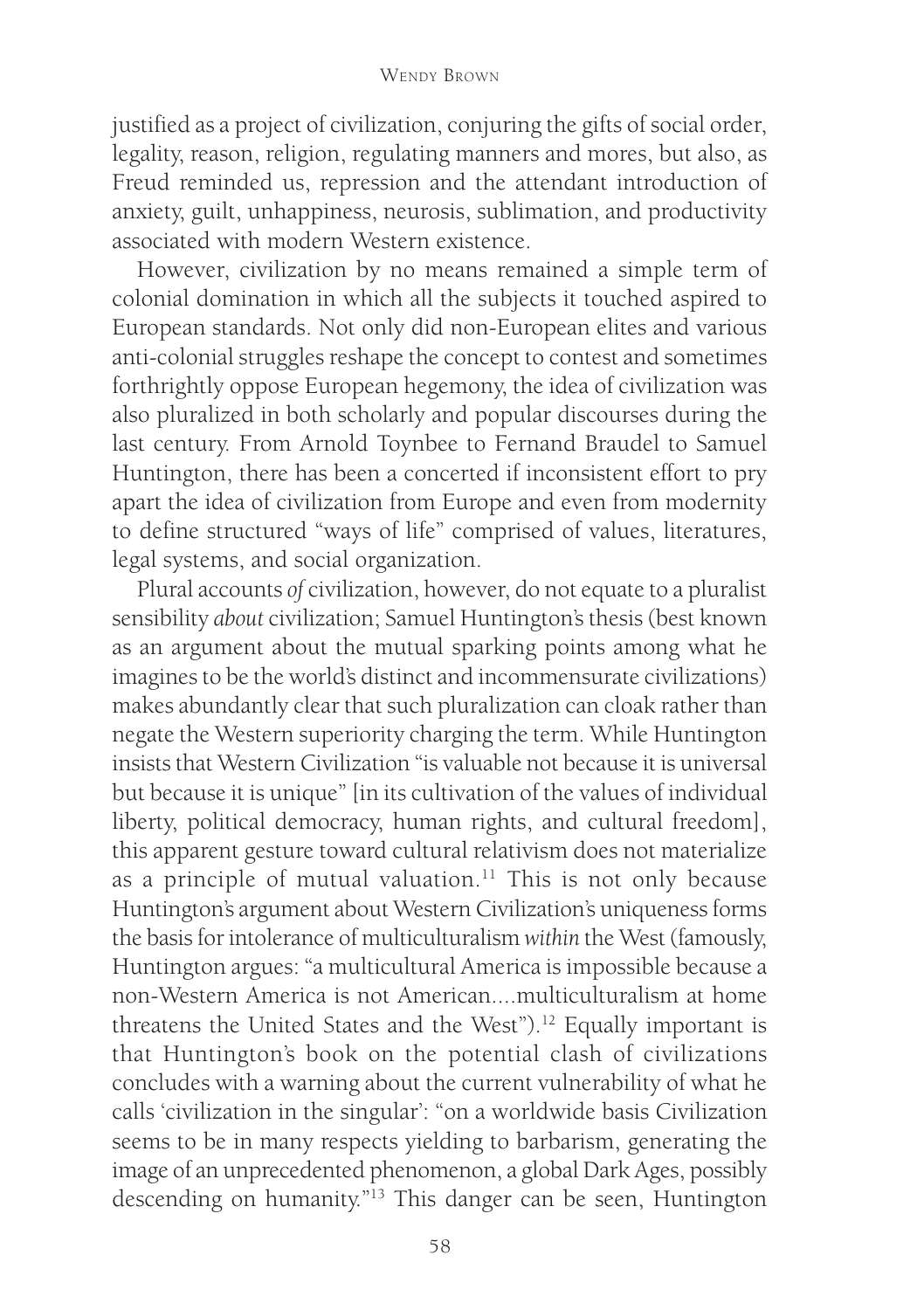argues, in a worldwide breakdown of law and order, a global crime wave, increasing drug addiction, a general weakening of the family, a decline in trust and social solidarity, and a rise in ethnic, religious and civilizational violence. And what is occasioning this dark specter of what Huntington terms a global "moral reversion"?14 Nothing less than the decline of Western power, that which established the rule of law as a civilizational norm and decreased the acceptability of "slavery, torture and vicious abuse of individuals."15 So even as Huntington argues for all civilizations to bond together in fighting barbarism—the intolerable—only the values of the West can lead this fight: what will hold barbarism at bay is precisely what recenters the West as the defining essence of civilization and what legitimates its efforts at controlling the globe.

Now when we combine these two arguments, the argument for mutual accord among civilizations governed by what Huntington admits is a distinctly Western value (tolerance, mutual respect), and the argument that the barbarism into which the world now threatens to slide is attributable to the decline of the West, the identification of the West with Civilization, of civilization with tolerance, and of the intolerable with the uncivilized is unmistakable. And if this identification occurs despite Huntington's sincere effort to break it, this is only a sign of how powerful civilizational discourse is in liberal theories of tolerance, even (and perhaps especially) when that discourse is most thoroughly inflected by realism.

Huntington's work also makes clear that even when civilization is rendered in the plural, its signifying opposite remains barbarism. "Barbaric," of course, derives from the ancient Greek term denoting all non-Greeks. With the rise of Rome, its meaning shifted to refer to those outside the Empire; with the Italian Renaissance, barbarian covered all those imagined unreached by the Renaissance, that is, non-Italians. A barbarian is thus technically "a foreigner, one whose language and customs differ from the speaker's" but crucially, this foreignness was continually established *vis a vis* empire and imperial definitions of civilization. And so the OED gives the second meaning of barbarian as a condition of being "outside the pale of civilization." Outside the pale (an English phrase for measuring its colonial jurisdiction in Ireland in the sixteenth century)—not merely beyond the geographical bounds but unreached by civilization, without its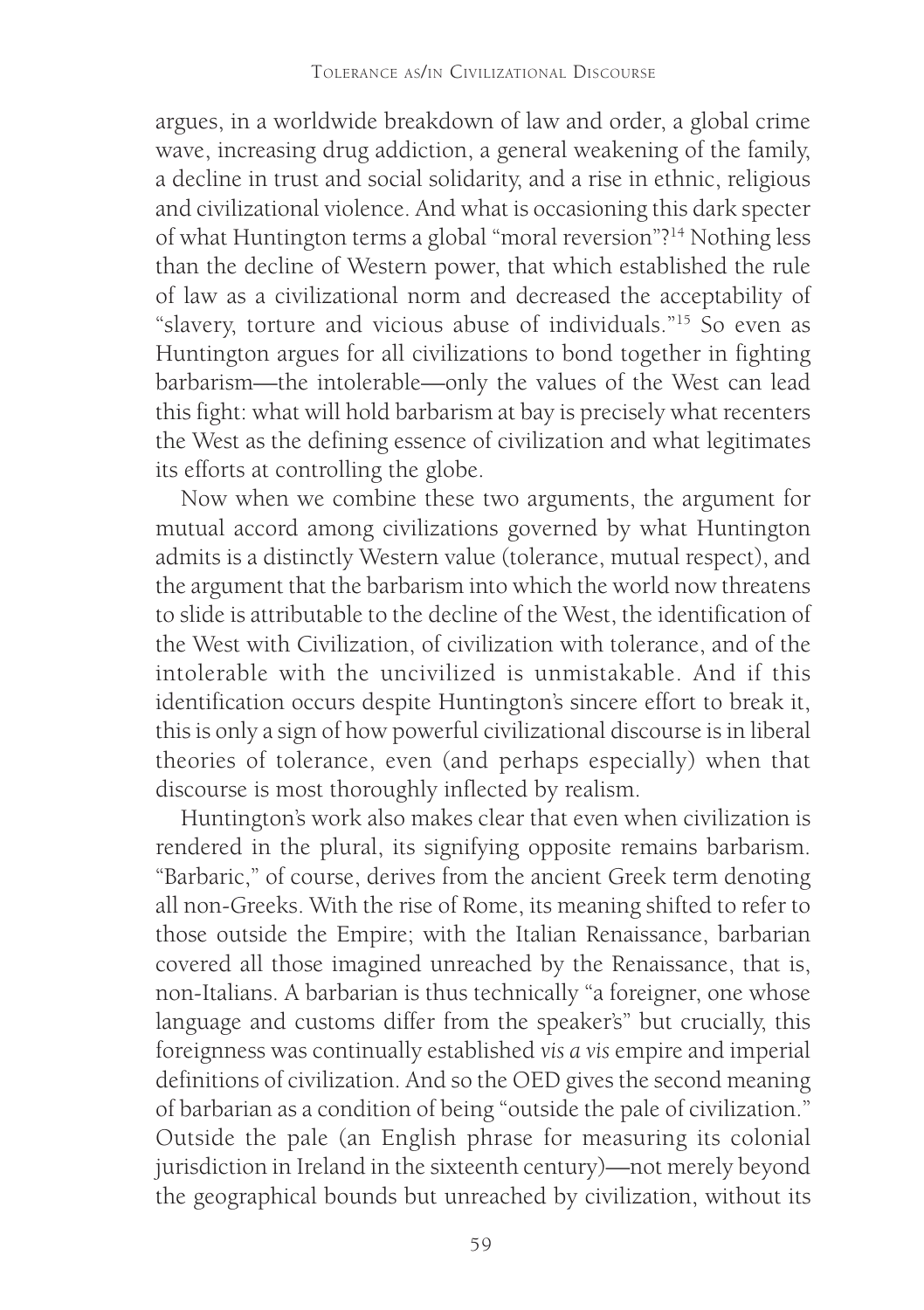#### WENDY BROWN

canopy. It is not difficult, then, to see the path from the ancient meaning of barbarian as foreigner to its contemporary signification, the third listing in the OED: "a rude, wild, uncivilized person....an uncultured person, or one who has no sympathy with literary culture."16 As we shall see shortly, Susan Okin's designation of selected non-liberal cultural practices as barbaric and her inability to see "barbaric" practices within liberalism perfectly mimics the etymological slide of barbarian from *foreigner* to *uncivilized* to *wild brute*, and inhabits as well the blindness to colonial or imperial domination that this slide entails.

If being beyond the pale of civilization is also to be what civilization cannot tolerate, then tolerance and civilization not only entail one another, but mutually define what is outside of both: to be uncivilized is to be intolerable is to be a barbarian, just as to declare a particular practice intolerable is to stigmatize it as uncivilized. That which is inside civilization is tolerable *and* tolerant; that which is outside is neither. This is how, even amidst plural definitions of civilization, the discourse of tolerance re-centers the West as the standard for civilization, and how as well tolerance operates simultaneously as a token of Western supremacy and a discursive vehicle of Western domination. This is also why Kofi Annan, in one of the epigrams for this chapter, had to bring all civilizations into the orbit of a liberal political idiom; in no other way could they attain or keep their status as civilized.

# Teaching Tolerance

According to Huntington, the West will save itself by valuing itself and will save the world through developing global practices of civilizational tolerance; but the latter requires enlightening others about the value of tolerating difference and eschewing fundamentalism. This depicts tolerance as something that must be pedagogically achieved, a formulation underscored by the very name of the Southern Poverty Law Center "Teach Tolerance" project. This formulation also establishes intolerance as a natural or "native" response to difference where natives are assumed to run on instinct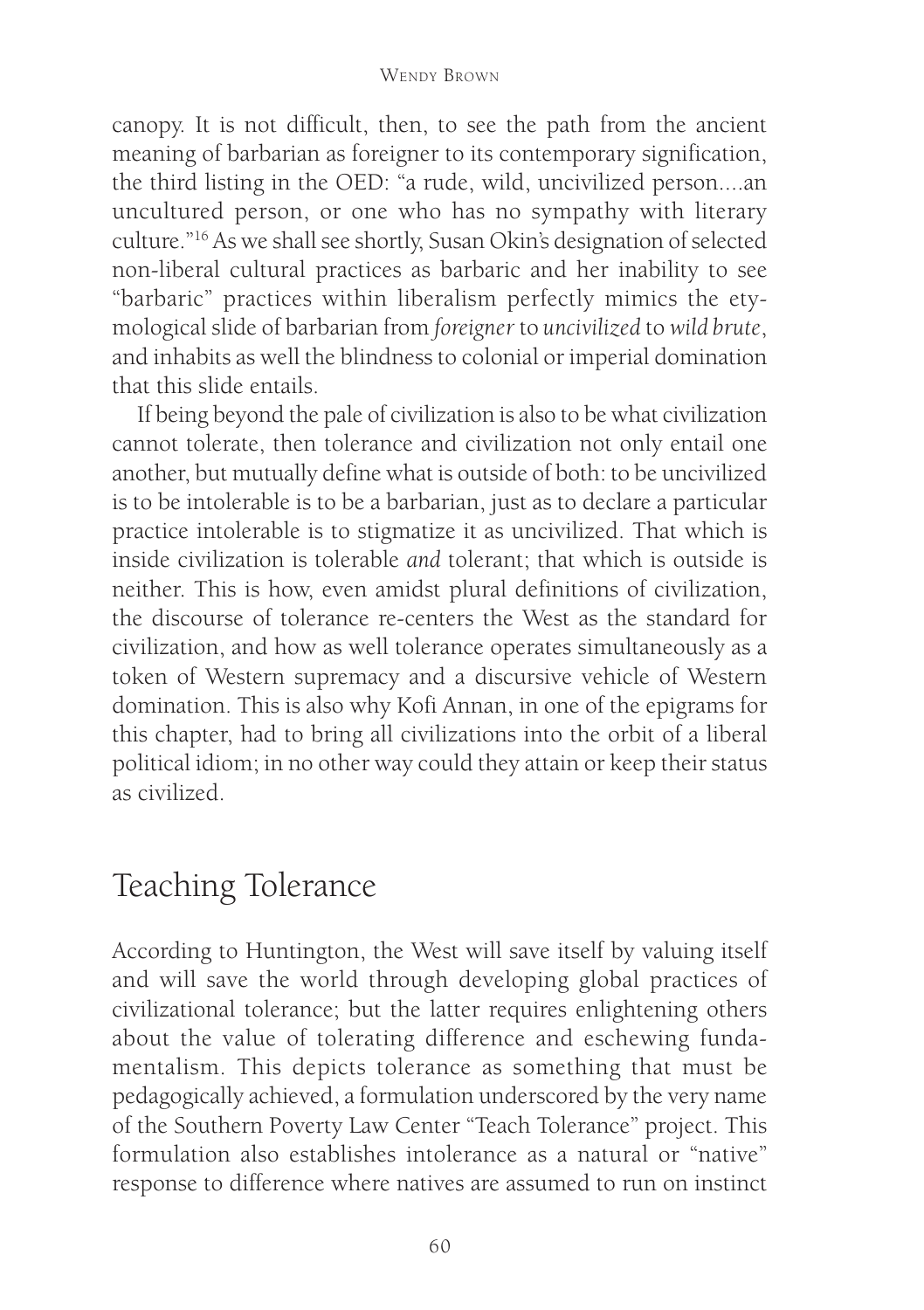as opposed to education. The rhetoric of "teaching tolerance" construes enmity or intolerance as the natural, uneducated response to difference. Hence the popular journalistic tropes of 'primitive blood feuds' or 'archaic enmity' to frame contemporary ethnic conflict in eastern Europe, Rwanda or Ethiopia (all of which are treated together, in montage fashion, in a video on "intolerance" titled "In Our Time" at the Los Angeles Museum of Tolerance). At work here is a familiar Orientalist narrative trope of the enlightened Westerner as more rational, cosmopolitan, and peaceful than her or his native Other, a rationality, cosmopolitanism, and peacability that is understood to derive from tolerance and also to generate it. In the words of K. Peter Fritzsche of the International Tolerance Network, "...Tolerance has to be learned. One has to be made capable of tolerance, and it is one of the utmost tasks of tolerance education to promote the elements of this capability."17 Jay Newman, a contemporary philosopher of tolerance, introduces his volume on religious tolerance with a similar invocation: "intolerance is the most persistent and the most insidious of all sources of hatred. It is perhaps foremost among the obstacles to civilization, the instruments of barbarism."18 Newman's cure for intolerance? Education, which he equates with "a process of civilizing." The native, the fanatic, the fundamentalist, and the bigot are what must be overcome by the society committed to tolerance; from the perspective of the tolerant, these figures are pre-modern or at least have not been thoroughly washed by modernity, a formulation endlessly rehearsed by Thomas Friedman in his pontifications about Islam on the *New York Times* op ed page. This reminds us too that it is not really Western Civilization *tout court* but the identification of modernity and in particular, liberalism, with the West, indeed the identification of liberalism as the telos of the West, that provides the basis for Western civilizational supremacy.

What wraps in a common leaf the native, the fanatic, the fundamentalist, and the bigot is a presumed existence in a narrow, homogeneous, unquestioning and unenlightened universe, an existence that inherently generates hostility toward outsiders, toward questioning, toward difference. "Learning tolerance" thus involves divesting oneself of relentless partiality, absolutist identity, and parochial attachments, a divestment understood as the inevitable effect of a larger, more cosmopolitan worldview and not as the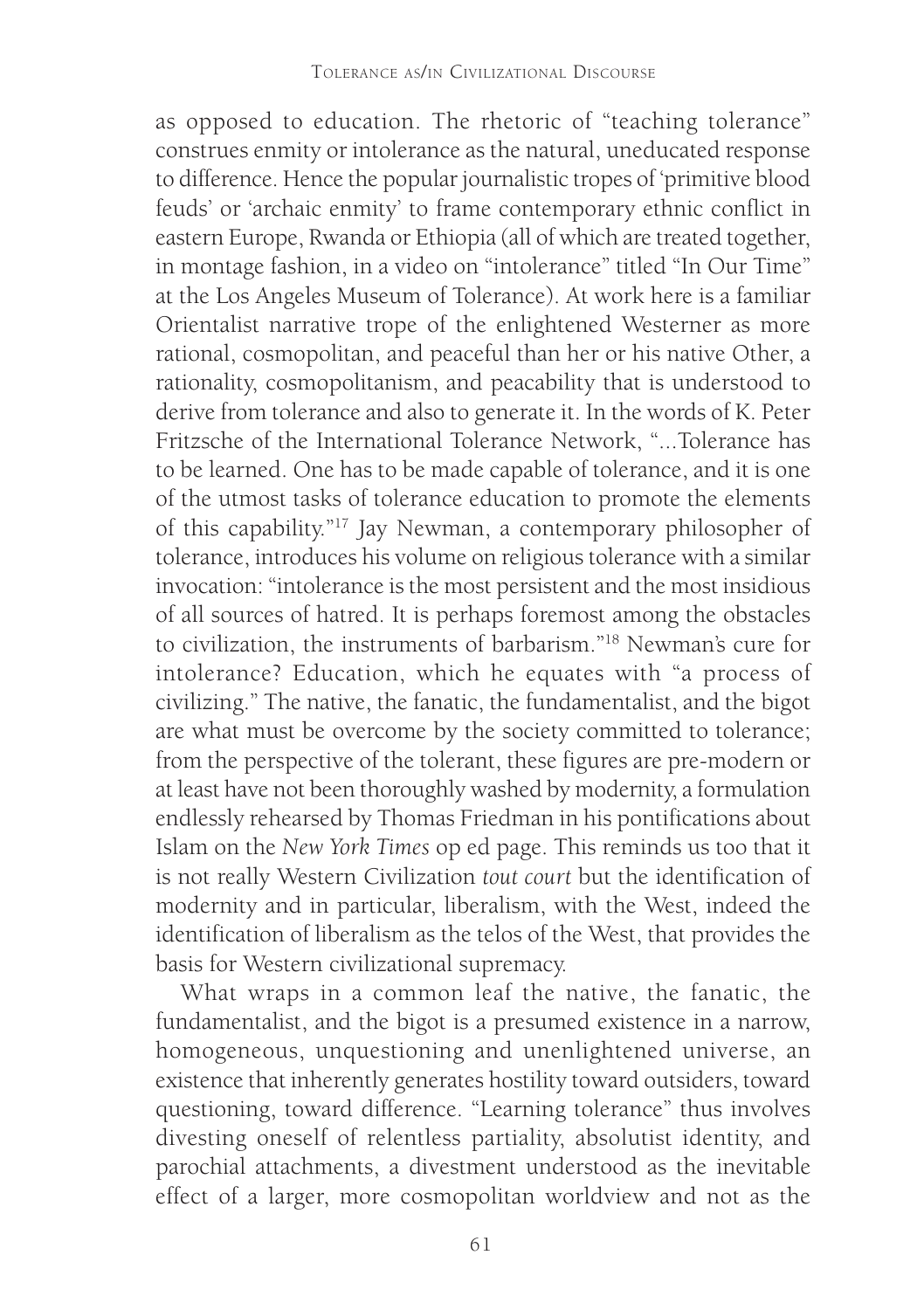privilege of hegemony. It is noteworthy too that within this discourse, the aim of learning tolerance is not to arrive at equality or solidarity with others, but rather, to learn how to put up with others by weakening one's own connections to community and claims of identity, that is, by becoming a liberal pluralist, one whom, according to Michael Ignatieff, can "live and let live."19 In neo-Hobbesian fashion, tolerance appears as a management of primordial and natural aversions achieved through converting overt hatred to forbearance and pacifying the passions (a forbearance and pacification that anticipates the passive form of citizenship tolerance breeds).<sup>20</sup> As a posture superior to absolutism or fanaticism, tolerance is treated as the issue of education and repression, that is, with the social contract and civilization, to overcome the putative naturalness of enmity among essentialized differences. This formulation, of course, simultaneously confirms the superiority of the West, de-politicizes the effects of domination, colonialism, and Cold War deformations of the Second and Third Worlds as nativist or tribalist enmity, and portrays those living these effects as in need of the civilizing project of the West.

Undergirding this conceptualization of enmity toward difference as natural and primitive is the Enlightenment conceit that the rational individual is inherently more peaceable, civil, far-seeing, and hence tolerant than members of "organicist societies." Ignatieff is the most ardent yet subtle exponent of this dimension of tolerance discourse. In his view, racism and ethnically based nationalism are the effects of being "trapped in collective identities," the cure for which is "the means to pursue individual lives" and especially individual routes to success and achievement.<sup>21</sup> Thus, argues, Ignatieff, "the culture of individualism is the only reliable solvent of the hold of group identities and the racisms that go with them." The "essential task in teaching 'toleration,'" he argues, "is to help people see themselves as individuals, and then to see others as such," a project that Ignatieff also understands as bringing us closer to the truth of "actual, real individuals in all their specificity" as opposed to the "procedures of abstraction" constitutive of group interpellation.22 The individual, in other words, is a distinctly Hegelian *a priori* in Ignatieff's analysis ontologically true yet historically achieved. And the more developed and rewarded this individual is *as* an individual, that is, the more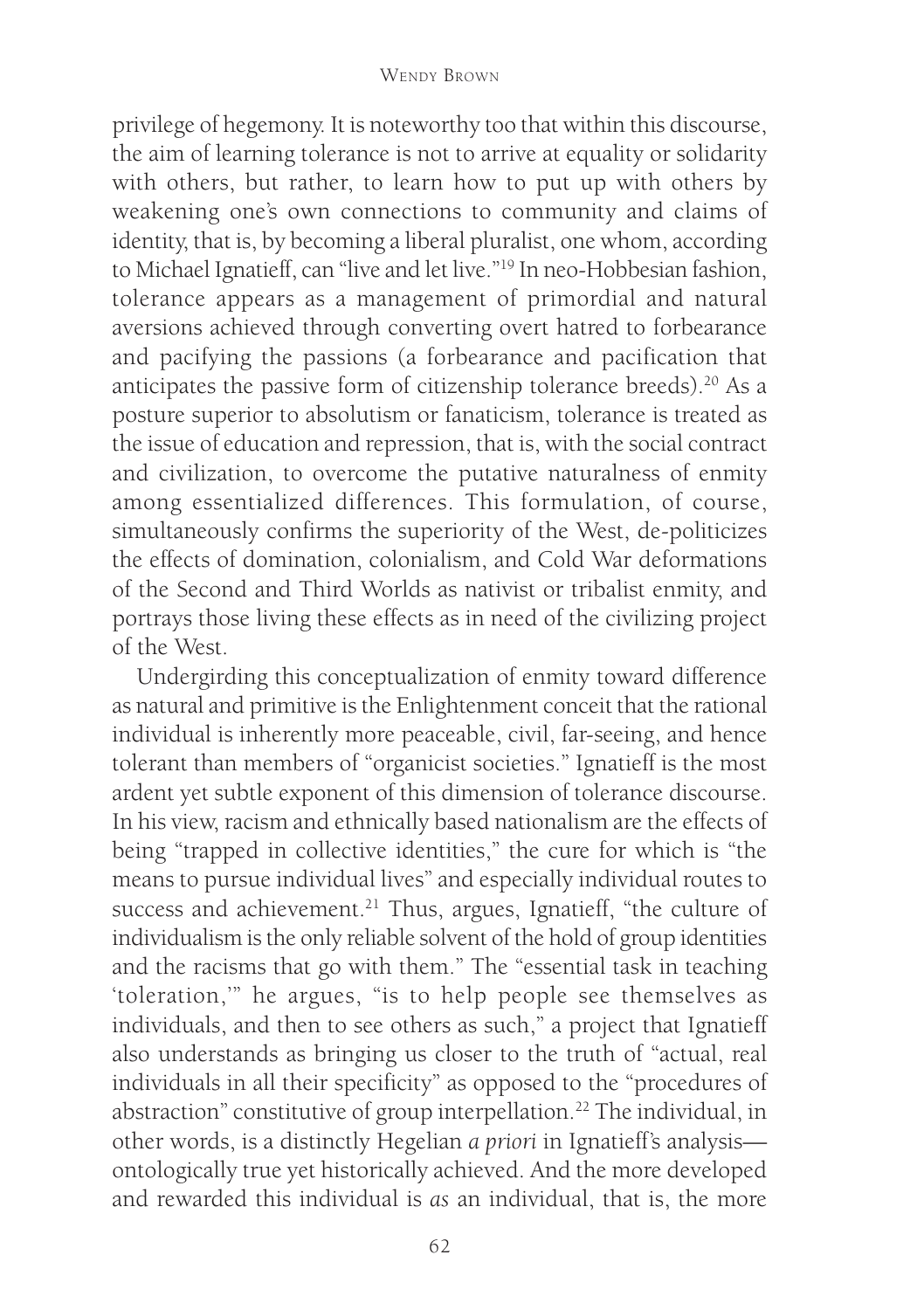that collective identity is eroded or undercut by individualism and especially individual ego strength, the greater the prospects for a tolerant world. As we shall see a bit later, this formulation not only figures liberalism as superior because true, that is, it not only figures tolerance as the sign of a fully and rightly individualized society, a society that has arrived at the core truth of human beings, it also figures liberalism as both a-cultural and anti-cultural...beyond culture and opposed to culture. In this regard, it repairs to early anthropological and colonial discourse about culture, casting it as something "they" have but we don't, and also casting it as autonomous of politics, economics and law. In short, culture is both exoticized and reified as it is opposed to the figure of the individual as well as rule by law and the free market.

# Conferring and Withholding Tolerance

Tolerance is generally conferred by those who do not require it upon those who do, which is to say, it arises within a normative order in which those who deviate from rather than conform to the norms are eligible for tolerance. The heterosexual proffers tolerance to the homosexual, the Christian tolerates the Muslim or Jew, the dominant race tolerates minority races... each of these only up to a point. However, the matter is rarely phrased this way. Rather, power discursively disappears in an action in which a hegemonic population tolerates a marked or minoritized one. The scene appears instead as one in which the universal tolerates the particular in its particularity, which also means that the putative universal always appears superior to that unassimilated particular, a superiority itself premised upon the non-reciprocity of tolerance (the particular does not tolerate the universal). It is the disappearance of power in the action of tolerance that convenes the hegemonic as the universal and the subordinate or minoritized as the particular. The mechanics of this are familiar: homosexuals discursively appear as more thoroughly defined by their sexuality and hence less capable of participation in the universal than heterosexuals, just as Jews, Catholics, Mormons, and Muslims appear more relentlessly saturated by their religious/ethnic identity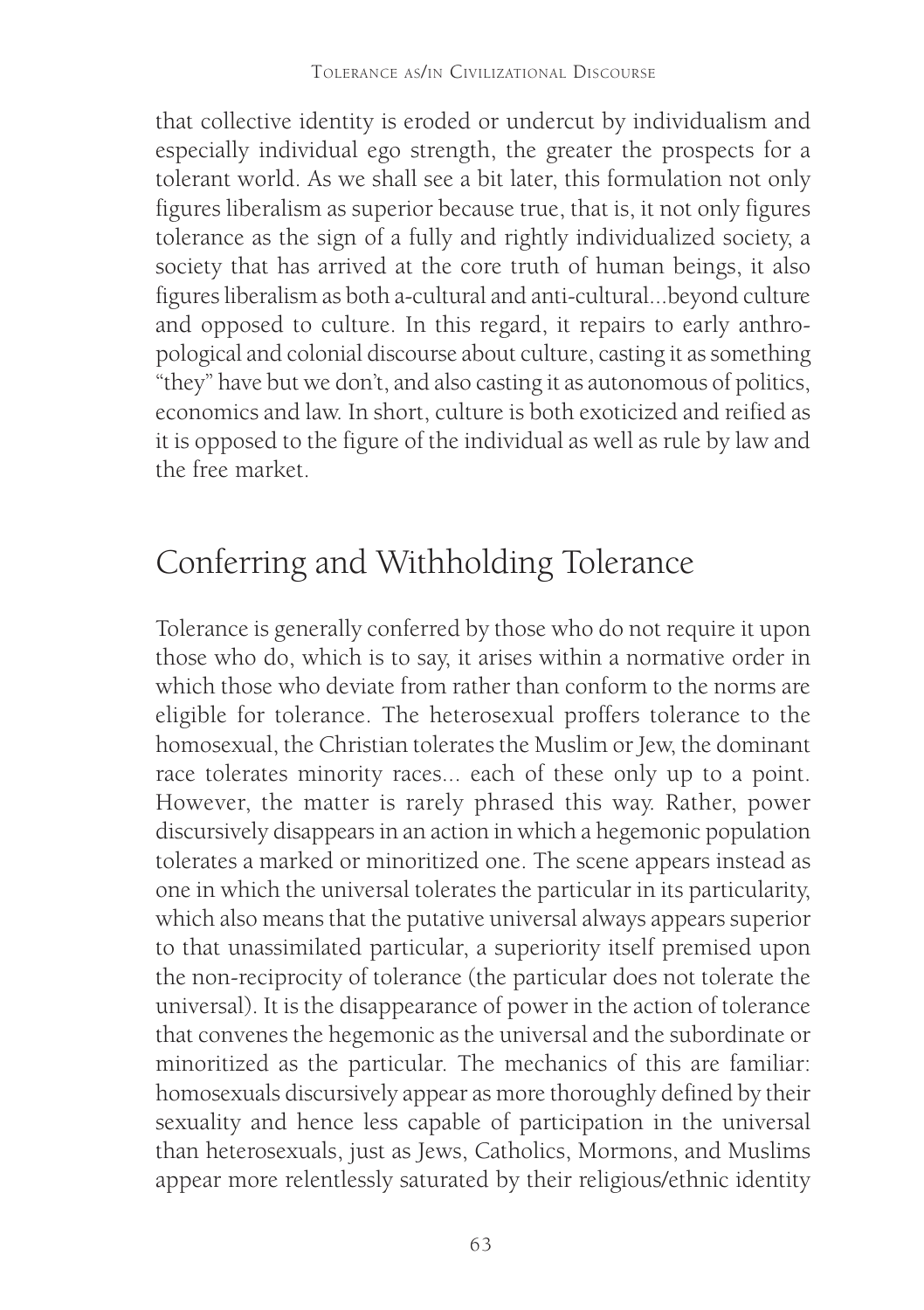than other Americans. (Thus, vice presidential candidate Joseph Lieberman's orthodox Judaism became a significant campaign issue as did John F. Kennedy's Catholicism, while the born-again Christianity of Jimmy Carter, Ronald Reagan, and both Bushes did not.) This appearance of saturation is consequent to a normative regime and not to some quality inherent in the identities or practices. However, in associating itself with universality and relative neutrality, the unmarked-because-hegemonic identity also associates tolerance with this standing and conversely, associates objects of tolerance with particularity and partiality. In this way, tolerance comes to be identified not simply with liberal political institutions, but establishes the superiority of liberalism, a superiority based upon the twin (false) premises of neutrality and universality on the one hand, and being the tolerant political order in a world divided into the tolerant and the tolerated on the other.

When the heterosexual tolerates the homosexual, when Christians tolerate Muslims in the West, not only do the first terms not require tolerance, their standing as that which confers tolerance establishes their superiority over that which is said to require tolerance; in this way, the tolerating and tolerated are simultaneously radically distinguished from each other and hierarchically ordered in a table of virtue. That which tolerates is not eligible for toleration; that which is tolerated is presumed roughly incapable of tolerance. It is this aspect of the binary structure of tolerance discourse that circulates not just power but the superordination of a group with the term. Through the establishment of the object of tolerance as *different*, its inferiority to that which is the same is secured. Through this inflection with difference the object of tolerance is placed outside the universal, hence positioned as needing tolerance but unable to tolerate, hence also cast as a lower form of life than the host. But this positioning is a discursive trick, one that disguises the extent to which it is power and not inherent qualities of openness or rigidity, moral relativism or orthodoxy, that produces the universal and the particular, the tolerant and the tolerated, the West and the East, the pluralist and the fundamentalist, the civilized and the barbaric, the same and the other. This discursive trick also purifies the first term, the tolerant culture, of all intolerance; and it saturates the second term, the tolerated, with orthodoxy, ethnic nationalism, fundamentalism,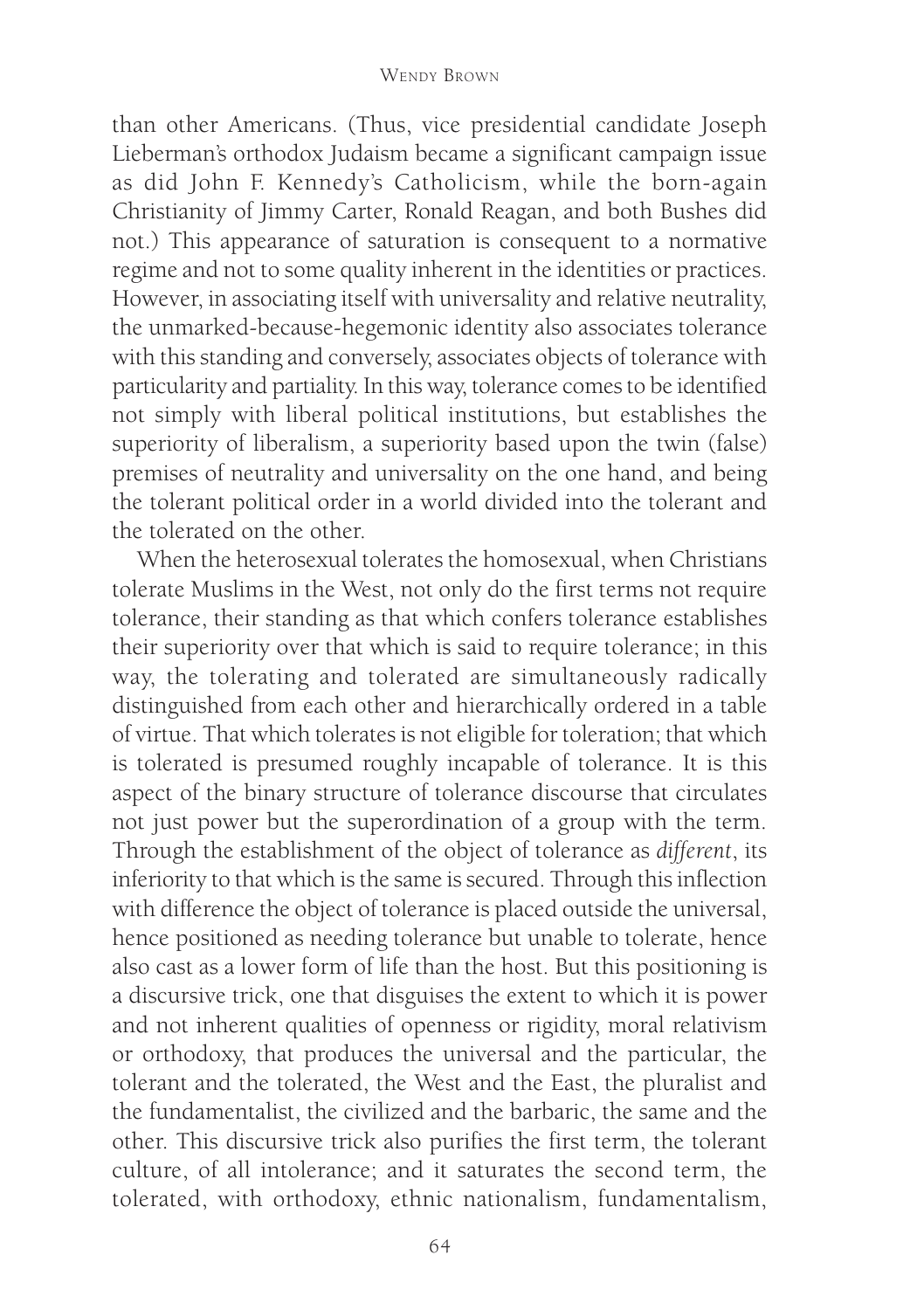identity, and rigidity....nearly to (and sometimes arriving at) the point of intolerability.

In liberal theories of tolerance concerned with liberalism's orientation toward putatively non-liberal cultures, the superiority of liberalism is established through its ability to tolerate those who, consequent to their fundamentalism, are thought not to be able to tolerate liberalism. So the superiority of liberalism is established through the conceit that it can harbor religions without being conquered by them, or more generically, harbor various fundamentalisms without becoming fundamentalist. Liberalism tolerates fundamentalism, it can incorporate it, so the logic goes, while fundamentalism cannot tolerate or incorporate liberalism; the superior entity is the more capacious one, the one that can put up with difference and not be felled by it. In this regard, tolerance valorizes both size and strength; its virtue rests in a presumption about the value of being large, and that which cannot be large is its inferior. Indeed, capacity as such is the measure of tolerance in most domains of its usage: at its most rudimentary, tolerance is defined by how much error, contamination, or toxicity can be absorbed by the host without damaging it, whether the element at issue is alcohol consumption for a college freshman, margin of error for a statistical inference, or ethnic nationalism for a liberal society. But within a liberal regime, this capacity is not only a measure of ability but virtue. Tolerance discourse thus rewards power's potential for capaciousness with the status of virtue.

From a slightly different angle, the capacity for tolerance is itself an expression of power and of a certain security in that power. At the collective and individual levels, the strong and secure can afford to be tolerant; the marginal and insecure cannot. A polity or culture certain of itself and its hegemony, one which does not does not feel vulnerable, can relax its borders and absorb otherness without fear. Thus the Ottoman Empire could be modestly tolerant and so could Euroatlantic liberalism, though the latter has reified tolerance as a continuous principle while the actual practice of tolerance in liberal societies varies dramatically according to perceived threats and dangers. In America, this appears not only in the post-September 11th circumscription of civil liberties and detention of Arabs and Arab-Americans, but in such sordid twentieth century practices as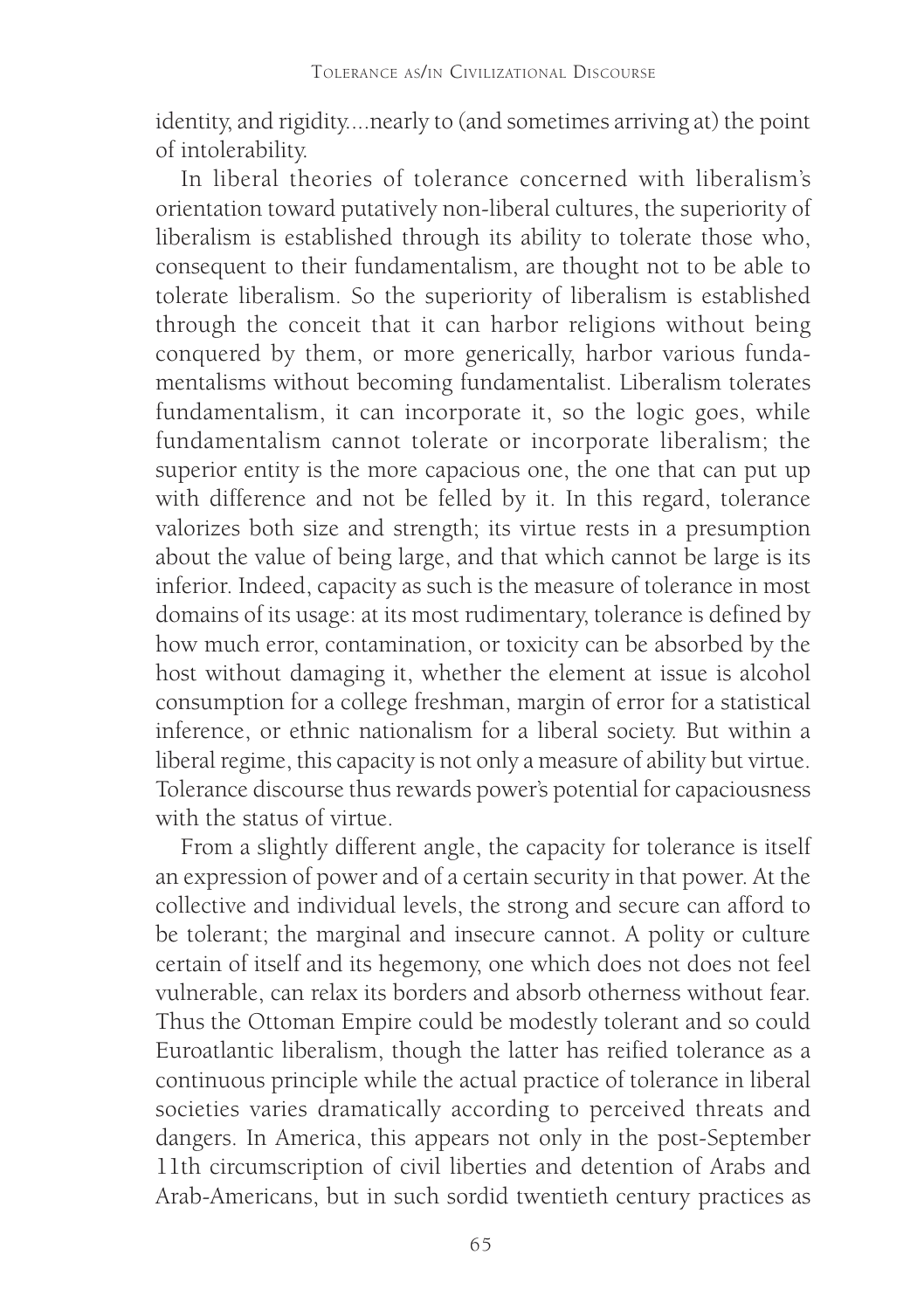McCarthyism, Japanese-American internment, and FBI disruptions of labor unions and political groups. Indeed, liberal commitments to tolerance are always modified by anxieties and perceived dangers, from property values (when African Americans move into the white neighborhoods) to influences on the children (when homosexuals are school teachers). If tolerance is an index of power, it is also a practice of vulnerability within this power, an instrument of governance that titrates vulnerability according to a variety of governmental aims.

This suggests that tolerance is also crucial to the shell game that liberal political thought plays with Christianity and with liberal capitalist culture more generally, the ways it denies imbrication with either while promulgating and protecting both.<sup>23</sup> A homely example: the University of California academic instructional calendar, like that of most state schools, is prepared without deference to major religious holidays for Jews, Muslims, or eastern Orthodoxy. A faculty member complains that one year, the first day of fall instruction, when students risk losing their place in over-subscribed courses if they are not present, falls on Yom Kippur. The Registrar responds that the academic calendar honors no religious holidays but that faculty are urged to tolerate all recognized religions by offering make-up exams and other non-punitive accommodations for students whose religious commitments require them to miss selected classes. The faculty member notes that classes are never held on Christmas, Easter, or for that matter, the Christian sabbath. The Registrar responds that this is a coincidence of the timing of "winter break" and of Easter and Sundays always falling on a weekend.

Liberal tolerance discourse not only hides its own imbrication with Christianity and bourgeois culture, it sheaths the cultural chauvinism that liberalism carries to its encounters with non-liberal cultures. For example, when Western liberals express dismay at (what is perceived as mandatory) veiling in fundamentalist Islamic contexts, this dismay is legitimized through the idiom of women's choice. But in the contrast between the nearly compulsory bearing of skin by American teenage girls and compulsory veiling in some Islamic societies, this contrast is drawn as absolute lack of choice, indeed tyranny, "over there" and absolute freedom of choice (representatively redoubled by near nakedness) "over here." This is not to deny any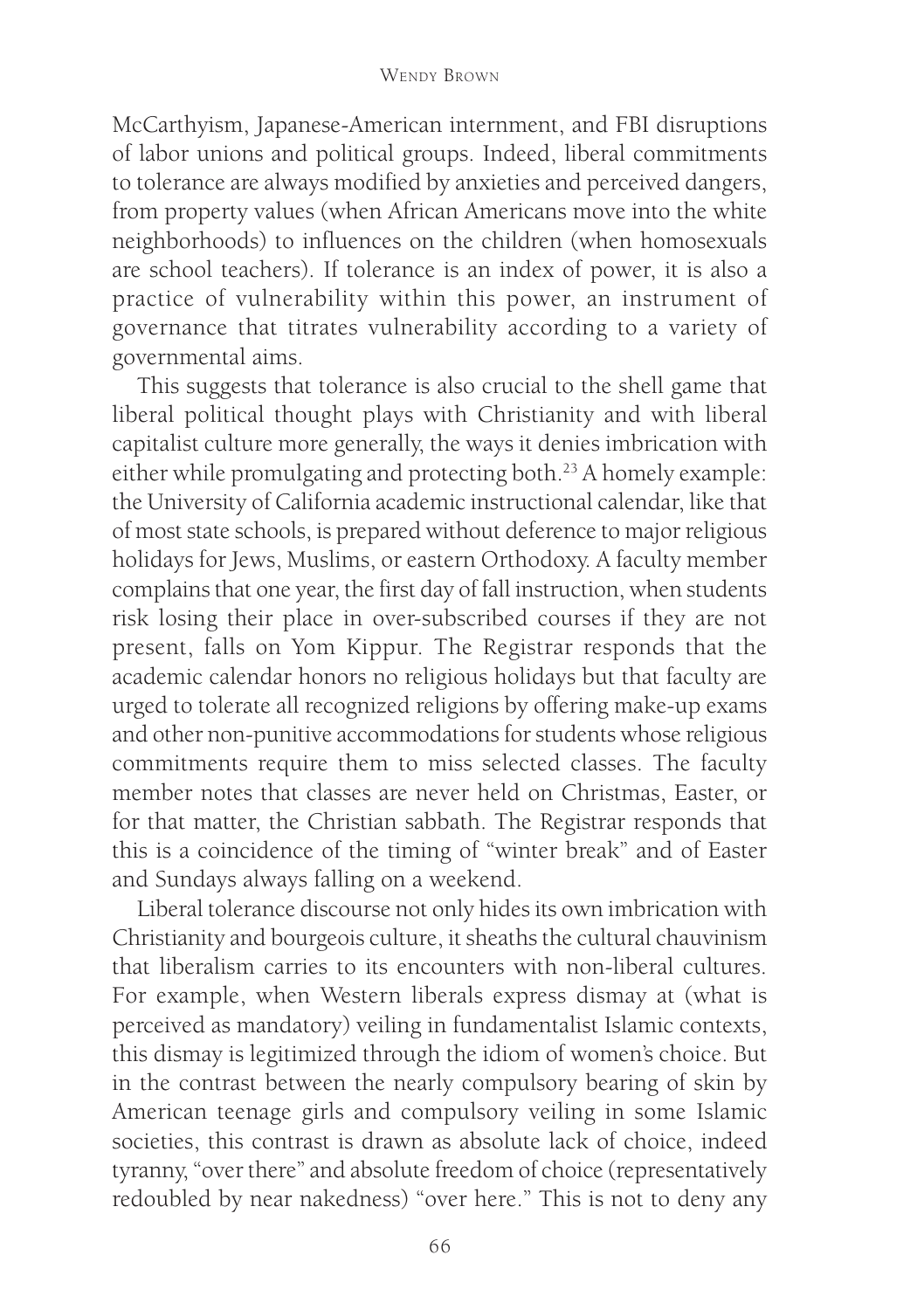differences between the two dress codes and the costs of defying them, but rather to note the means and effects of converting these differences into hierarchical opposites. If successful American women are not free to veil, are not free to dress like men or boys, are not free to wear whatever they choose on any occasion without severe economic or social consequences, what sleight of hand recasts this as freedom and individuality contrasted with hypostasized tyranny and lack of agency? What makes choices "freer" when they are constrained by secular and market organizations of femininity and fashion than by state or religious law? Do we imagine the former to be less coercive than the latter because, as Foucault put it, we have yet to "cut off the king's head in political theory," that is, because we cling to the belief that power is only and always a matter of sovereignty? A less politically innocent account of this analytic failure would draw on the postcolonial feminist insight that the West encodes its own superiority through what Chandra Mohanty identifies as the fantasy of Western women as "secular, liberated, and having control over their own lives," an identity derived in part from the figure of an oppressed Third World opposite.<sup>24</sup> To acknowledge that we have our own form of compulsory feminine dress would undercut this identity of superiority: we *need* fundamentalism, indeed, we project and produce it elsewhere, to establish that we are free of it and free generally. Tolerance discourse frequently constructs the fundamentalism it projects as its opposite and that it also takes as the object of its practical work. George W. Bush epitomized this construction during the initiation of his war on Afghanistan in the winter of 2002.

We have a great opportunity during this time of war to lead the world toward the values that will bring lasting peace....We have no intention of imposing our culture. But America will always stand firm for the nonnegotiable demands of human dignity: the rule of law; limits on the power of the state; respect for women; private property; free speech, equal justice; and religious tolerance.<sup>25</sup>

I shall return shortly to the matter of distinguishing the non-negotiable demands Bush cites from the business of "imposing culture." For the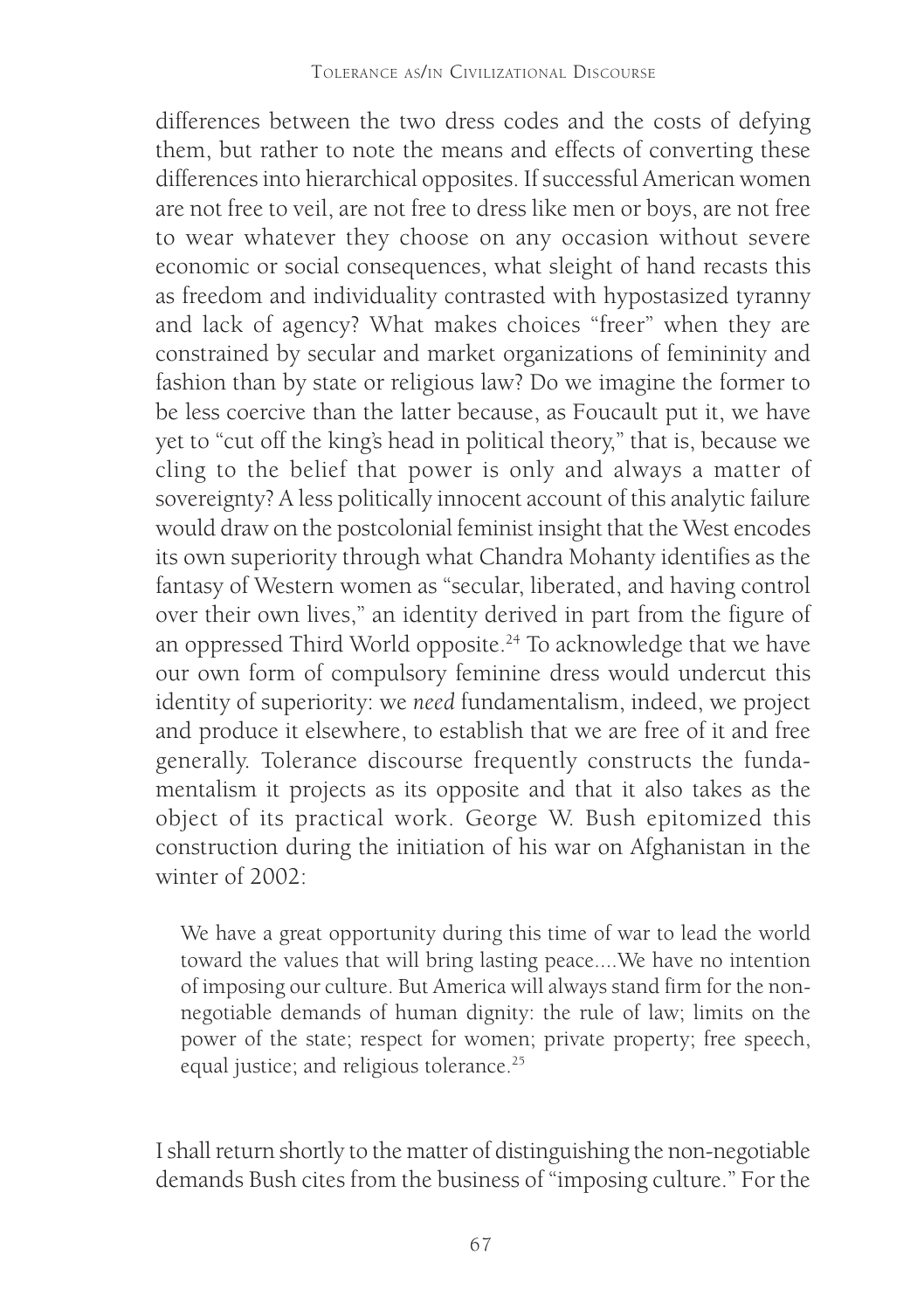#### WENDY BROWN

moment, note only the dark other that each "demand" figures—rule by the sword, unlimited state power, degradation of women, collective ownership, censorship, inequality, and fundamentalism—and how this figuration constitutes not only the identity and supremacy of the West, but justifies its aggressions on behalf of "human dignity" and "peace."

When used to describe collectivities, intolerance is almost always reified as an absolute, as if it saturated the whole, indeed, as if intolerance itself defined the collectivity or was a deep principle of the collectivity. Conversely, tolerance as a political principle is almost always imagined to rather exhaustively define the polity that harbors it. This division of the world into the tolerant and the intolerant, the fundamentalist and the pluralist, the parochial and the cosmopolitan, allows the political theoretical and philosophical literature on tolerance to repeatedly pose the problem, 'what should be the attitude of the tolerant toward the intolerant,' as if these were true and dire opposites, as if these were the two different types of entity. The point, again, is not that there are no differences between regimes that formally advocate tolerance and those that formally eschew it, but that civilizational discourse converts these differences into opposites and attributes a distorting essence to each—"fundamentalist/ intolerant/unfree" on one side and "pluralist/tolerant/free" on the other—to align liberalism with civilization.

It is not only liberal advocates of tolerance who participate in this Manichean rhetorical scheme. Liberal anti-relativists, on the right and the left, who seek to limit tolerance, indeed who regard current deployments of cultural tolerance as abetting a loathsome relativism, also depict the world as divided between the tolerant and free (West) and the fundamentalist and oppressive (non-West). In a special issue of *Daedelus* entitled "The End of Tolerance: Engaging Cultural Difference" and in Susan Okin's *Is Multiculturalism Bad for Women?* a concerted argument emerges for articulating standards of the humane and acceptable and limiting tolerance to those cultural practices or even to those cultures that meet such standards.<sup>26</sup> Western refusals to condemn and legally ban practices such as genital mutilation, widow suttee or polygamy are taken as signs of relativism run amok (a running amok tacitly if not expressly attributed to something called 'postmodernism') and as thoroughly compromising liberal values of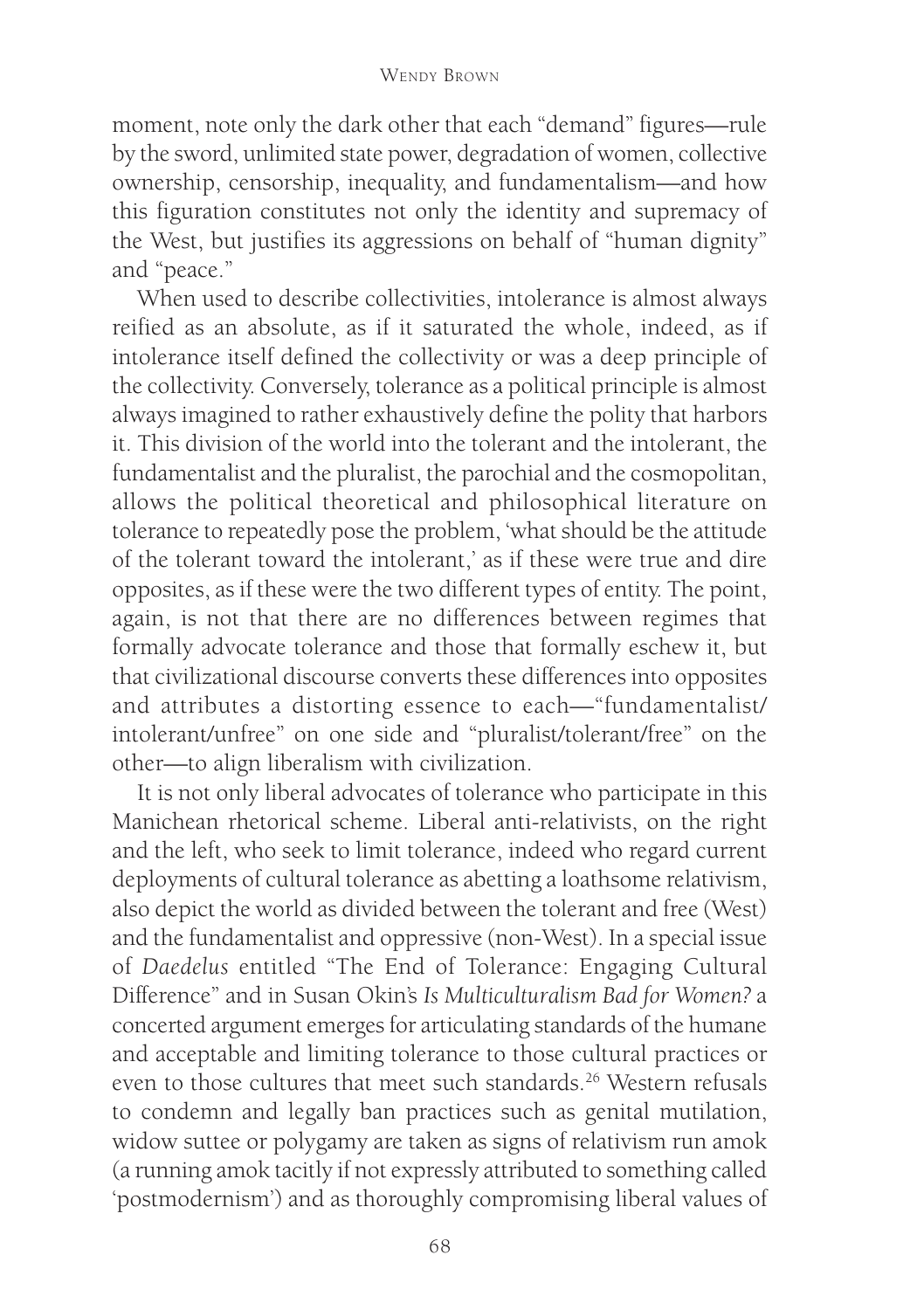autonomy and freedom. Tolerance is not here repudiated as a value but rather is expressly practiced as a line drawing activity where the line is drawn at the "barbaric"—the violent, the degrading, the unfree. Intrinsically unobjectionable as this argument sounds, the problem is that all instances of the barbaric are found on the non-Western side of the line, thus reminding us that it is *through cultural-political lenses* that perceptions of violation, degradation and unfreedom occur. Everything legal in liberal capitalist cultures of the West is tolerable from *within* its perspective (which is only to say that it is a culture that like all cultures, affirms itself) including feasting upon a variety of animals except those fetishized as pets, polluting the planet and plundering its resources, living and dying alone, devoting life to the pursuit of money, making available human eggs, sperm, and infants for purchase by anonymous strangers, the death penalty, abortion, nuclear weapons, sex clubs, indigency and homelessness, flagrant luxury enjoyed in the presence of the poor, junk food, imperialist wars—any one of which might be considered violent, dehumanizing or degrading from another cultural perspective. But what Okin and others find absolutely intolerable are selected non-Western practices, each of which is understood to be sanctioned or at least protected by culture, religion, or tradition, three terms from which Okin imagines liberal legal categories to be immune. The effect is to tar the non-West with the brush of the intolerable for harboring certain practices which are not only named barbaric, that is, uncivilized in contrast to our practices, but coerced, that is, unfree compared to our practices. Thus, the discourse of tolerance at its limits is just as effective as the discourse of tolerance in a more capacious mode in distinguishing the civilized from the uncivilized. The former marks the barbaric, the latter the fundamentalist; together, they figure the West's Other through which the West acquires its superiority.

# Susan Okin's Orientalist Feminism

A closer examination of Okin's argument reveals several of the more subtle operations of tolerance as a civilizational discourse.<sup>27</sup> Her basic claim is a simple one: multiculturalism—which she takes to be a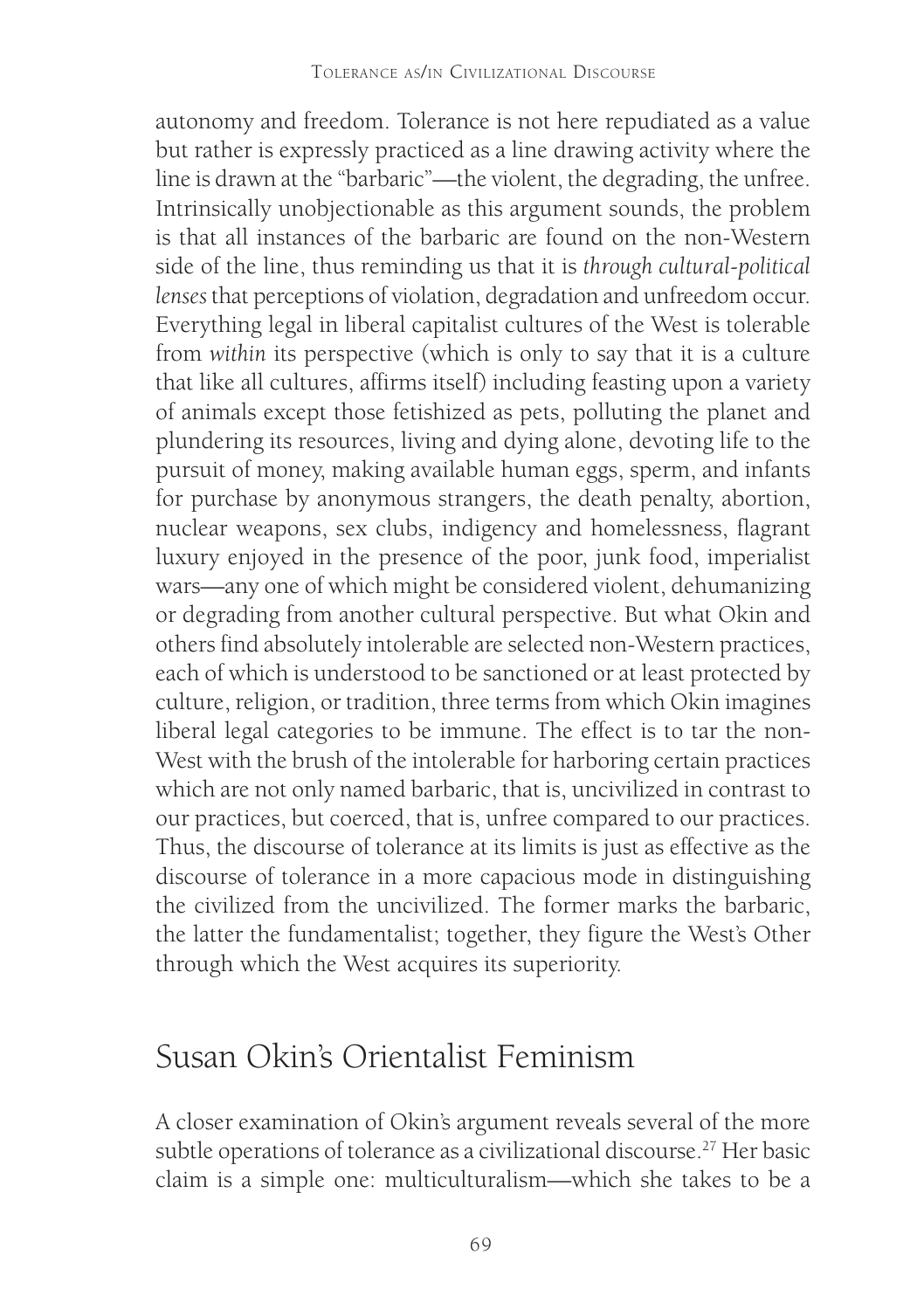relatively unqualified respect for various cultures and which may assume the juridical form of according group rights or cultural defenses for particular practices that may not be legal or conventional within liberalism—is in high tension with feminism, the opportunity for women to "live as fulfilling and as freely chosen lives as men can."28 Reduced further, Okin believes that respect for culture collides with respect for gender equality, even that culture *tout court* is in tension with feminism. If culture and sex difference are something that all peoples everywhere have, there is, of course, no logical reason for culture and gender equality to be antagonists, especially when one considers that the gender equality Okin values itself emerges from within some culture.29 Or does it? What Okin mostly means by culture is not simply the myths, conventions, ideas, gestures, icons, fetishes, and self-understandings that bind and organize the lives of a particular people. Rather, for her, culture comprises ways of life that are not markedly liberal, Enlightenment bound, rational-legal, and above all, secular. Implicitly, culture is pre-modern or at least incompletely modern in her account. Thus, "they" have culture; "we" do not. Or more precisely, non-liberal societies *are* cultures; liberal societies are...states, civil societies, and individuals. Culture appears when a collectivity is not organized by individual autonomy, rights, or liberty. Culture is non-liberal; liberalism is *kulturlos*.

Okin does not argue this explicitly; to the contrary, she manages to utter the phrase "liberal culture" when acknowledging and lamenting that Western democracies harbor some sexist practices, that is, culture makes its appearance in the West whenever Okin has to explain how sexism has persisted into an age and an order formally governed by individual rights. But this only confirms the pejorative standing of "culture" in her analysis—culture is what a complete realization of liberal principles will eradicate or at least radically subdue. Moreover, the gesture of recognizing liberalism as bearing culture appears disingenuous when one notices the slide Okin constantly performs from culture to religion. Not only are "culture and religion" often uttered in the same breath, a paragraph that begins with a claim about the drive of most cultures to control women ends with a series of examples from Judaism, Islam, and Christianity.<sup>30</sup> And that paragraph is followed by one that links orthodox monothesism and "Third World" cultures in their shared patriarchal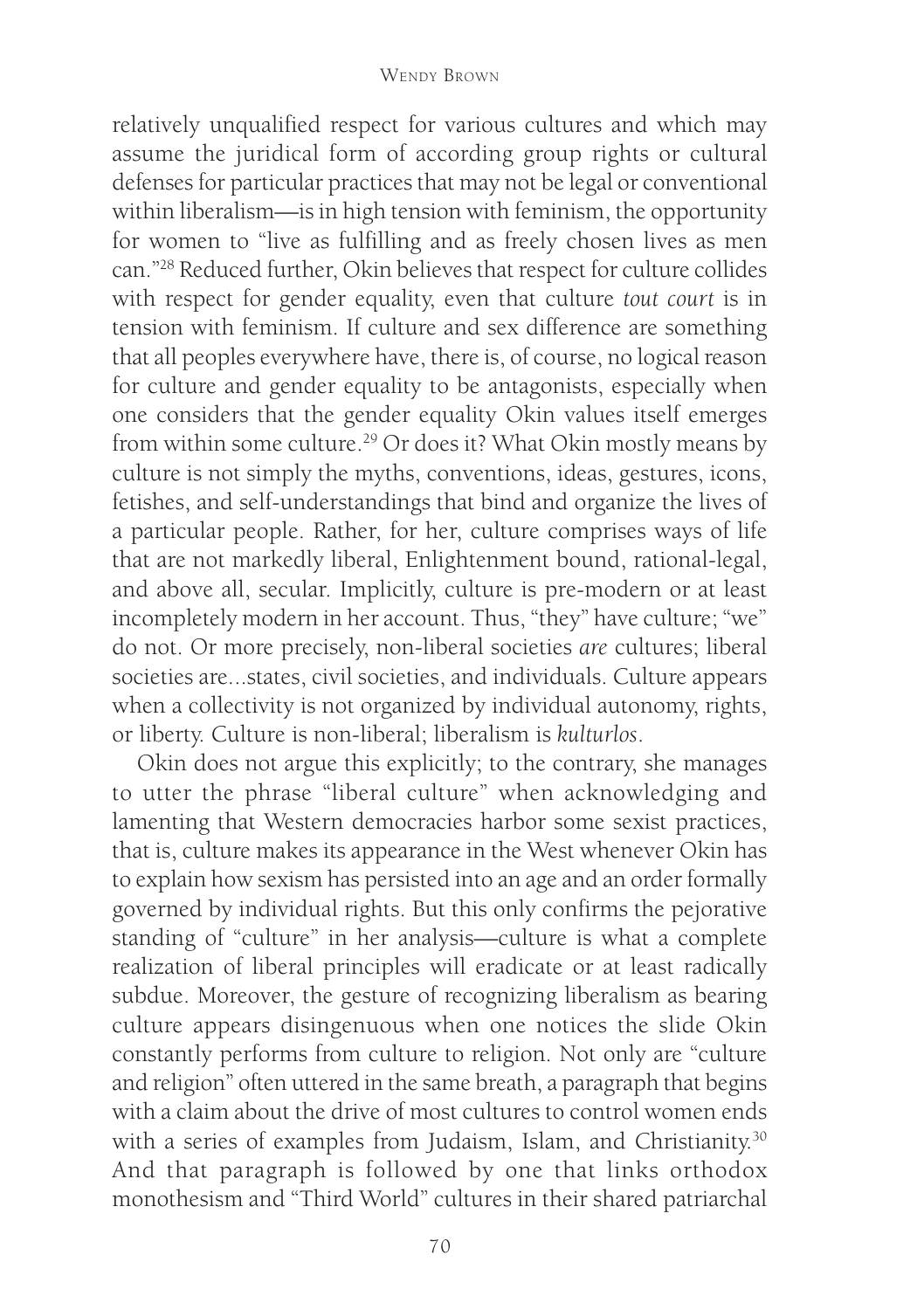tendencies. The basis on which Okin pairs culture and religion is their common occupation with the organization of domestic life, a key domain for the organization of gender and the transmission of gender ideology: "obviously culture is not only about domestic arrangements, but they do provide a major focus of most contemporary cultures. Home is, after all, where much of culture is practiced, preserved, and transmitted to the young."31 What is the standing of liberalism in this regard? The sharp ideological and practical divide between public and private which feminists have spent the past thirty years subjecting to critique for its depoliticization of women's subordination is here affirmed by Okin for the dam it erects between gendered family values and civic and public law. If the private realm in liberal societies harbors gender inequality, Okin tacitly argues, if this is the place where sexist culture lingers and is reproduced, at least this is contested by gender neutral public values of abstract personhood and autonomy. She counts on a formal commitment to secularism and individual autonomy, and a formal privatization of religions and other moral values, both of which are secured by the liberal democratic state, to erode the force of sexist culture.

According to Okin, "most cultures have as one of their principal aims the control of women by men."32 Liberalism, by contrast, may have originated in a context of male supremacy and female subordination but the political principles of individual autonomy, liberty and equality make this past irrelevant to its present superiority to "culture" and its antidotal relationship to culture. "While virtually all of the world's cultures have distinctly patriarchal pasts, some mostly, though by no means exclusively, Western liberal cultures have departed far further from them than others."33 What distinguishes Western cultures, which "still practice many forms of sex discrimination," from others is that women are "legally guaranteed many of the same freedoms and opportunities as men."34 In other words, it is not the law or the doctrine of liberalism that is sex discriminatory but some kind of cultural remainder that the law has not yet managed to reform or extinguish. Whatever the remains of culture in Western liberal orders, and whatever the remains of sexism within those cultures, liberalism as a political-juridical order is or has the capacity to be gender-clean. This, of course, is warmed over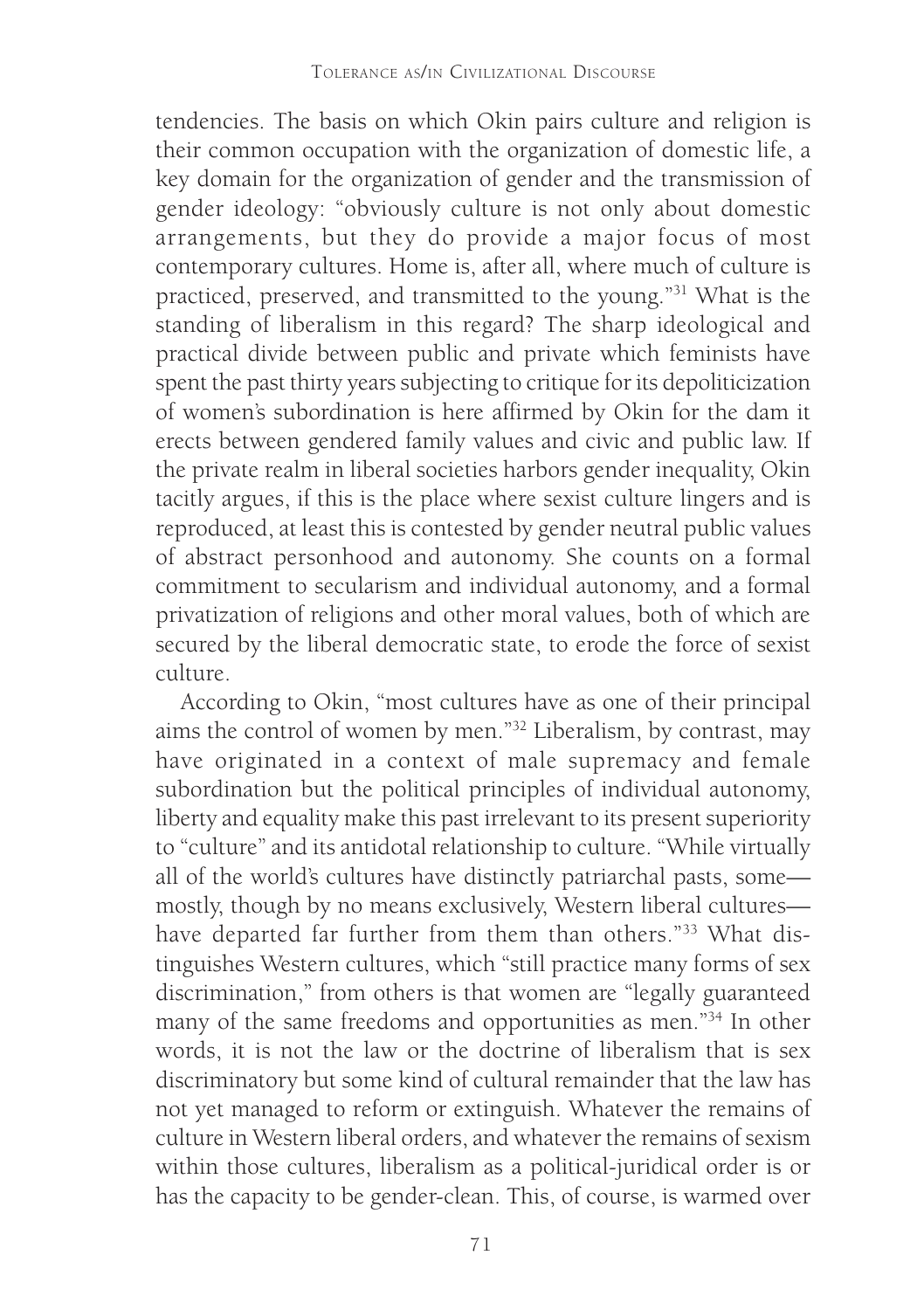John Stuart Mill: in a progress narrative led by liberalism, indeed, by the bourgeoisie, male dominance is the barbaric stuff of the old regime, of a time when might, custom and religion rather than law and reason ruled the world, of a time when groups rather than individuals reigned. Thus, if liberal regimes continue to house deposits of misogyny and female subordination, this is the result of something other than liberalism which, with its legal principles of autonomy, liberty and equality, constitutes the remedy to such ills within the societies it orders.

But what if liberalism itself harbors male dominance, what if male superordination is inscribed in liberalism's core values of liberty rooted in autonomy and centered upon self-interest, and in equality defined as sameness and confined to the public sphere?35 Many feminists have argued that liberal categories, relations, and processes are inseparable from a relentlessly gendered division of labor and a farreaching public/private distinction, in which everything associated with the family—need, dependence, inequality, the body, relationality—is identified with the feminine and constitutes both the predicate and the opposite to a masculinist public sphere of rights, autonomy, formal equality, rationality, and individuality. In this critique, liberalism contains masculinist social norms in its very architecture, in its division and population of the social space, and hence in its production of subjects. These are norms that produce and privilege men as public beings—free, autonomous, and equal while producing a feminine other as a familial being—dependent, encumbered, and different.36

Okin does not simply elide such feminist critiques of liberalism. Rather, a presumption of ungendered liberal principles counterposed to gendered cultural ones is required for her argument that liberalism is the best cure for the patriarchal ills of culture. For Okin, autonomy prevails only when culture recedes; culture is autonomy's antimony.37 And where there is autonomy, there is choice and where there is choice, there is freedom, especially women's freedom. This is how Okin figures both culture and patriarchy (as opposed to mere "sexist attitudes or practices") as always elsewhere from liberalism. Culture and religion perpetuate inequality by formally limiting women's autonomy while the constraints on choice in a liberal capitalist order—say, those of a single mother with few job skills—are either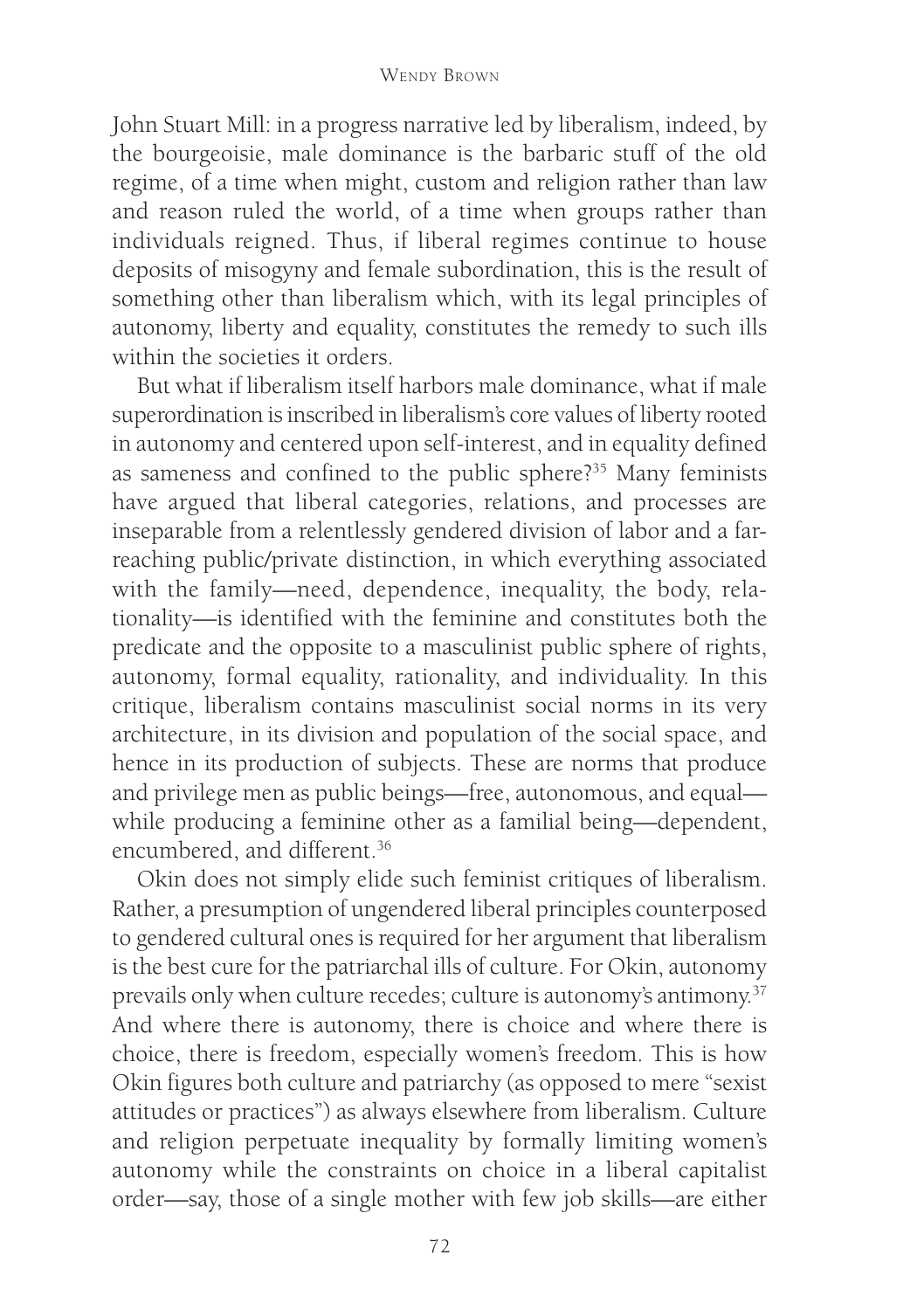not cultural or not significant. The formal existence of choice is the incontestable (hence non-cultural?) good, regardless of its actualizability. Thus she concludes:

In the case of a more patriarchal minority culture in the context of a less patriarchal majority culture, no argument can be made on the basis of self-respect or freedom that the female members of the culture have a clear interest in its preservation. Indeed, they *might* be much better off if the culture into which they were born were either to become extinct (so that its members would become integrated into the less sexist surrounding culture) or, preferably, to be encouraged to alter itself so as to reinforce the equality of women—at least to the degree to which this value is upheld in the majority culture.<sup>38</sup>

This passage involves several remarkable claims. First, in arguing that women who have self-respect and want freedom will necessarily be opposed to (not simply ambivalent about) their culture, Okin rehearses a "false consciousness" argument always specially reserved for the practices of women: a woman without self-respect cannot be thinking for herself, and hence cannot be trusted to think well about her attachments and investments. Consequently, self-respecting liberals like Susan Okin or Martha Nussbaum must think for her.<sup>39</sup> Second, it implies that female subordination is sufficient grounds for wanting one's culture dead, an extraordinary claim by itself and also for one as wedded to Western culture as Okin is. Third, it argues that the standard against which minority cultures are to be measured is not an abstract standard of freedom, equality, and self-respect for women but rather that superior degree of these things found in the majority culture and measured by the values of the majority culture. In this strict quantification of sexism—more there, less here—and inattention to the *varieties* of male superordination, it is hard to imagine a more naked version of Enlightenment progressivism and the brief for liberal imperalism it entails. Even Bush and Fukuyama are slightly more subtle.

Where does tolerance fit into this picture? In Okin's view, liberal orders and liberal legalism should *not* stretch to accommodate the overtly misogynisitic or sexist practices of minority cultures—e.g., child brideship, polygamy, clitoridectomy—and should not permit cultural defenses any standing in criminal trial cases concerned with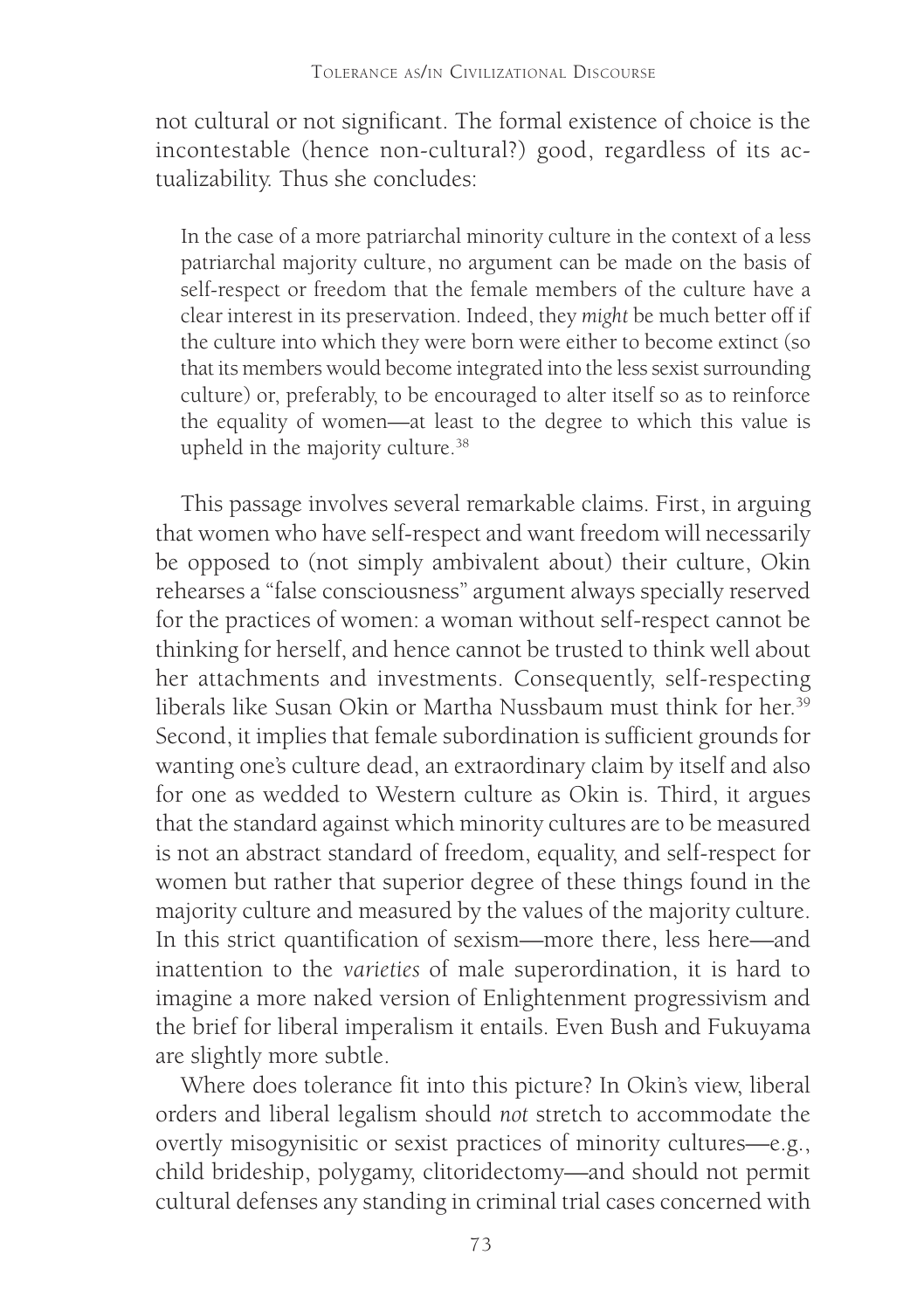rape, wife-murder, or infanticide.<sup>40</sup> Okin draws the line for tolerance at the point of what she calls not simply "sex inequality" but the "barbaric" treatment of women. Tolerance is for civilized practices: barbarism is on the other side of the line.

But what if barbarism, like beauty, is in the eye of the beholder and what if that eye is always culturally situated? American women spend upwards of nine billion dollars annually on plastic surgery, cosmetic implants, injections, and facial laser treatments, and untold more on over-the-counter products advertised to restore youthful looks. In the last half-decade, tens of thousands of women have opted to smooth their forehead lines with regular injections of Botox, a diluted version of what the American Medical Association has identified as "the most poisonous substance known;" far more deadly than anthrax, "a single gram, evenly dispersed, could kill more than one million people, causing 'symmetric, descending, flaccid paralysis' and eventually cutting off its victims' power to breathe, swallow, communicate, or see..."41 How many noses have been cut, flattened, or otherwise rearranged to fit an Aryan ideal of feminine beauty? How many breasts reduced? How many enlarged? How many submissions to painful electrolysis and other means of removing body hair? Are these procedures less culturally organized than the procedures Okin cites to condemn? Is their "voluntariness" what spares them from being candidates for her attention? Does a liberal frame mistake elective surgery for freedom from coercive power, as it tends to mistake elections for political freedom? What is voluntary about treatments designed to produce conventional ideals of youthful beauty for an aspiring Hollywood actress, a trophy wife on the verge of being traded in for a younger model, or an ordinary middle-aged, middle-class woman in southern California where, as one such woman recently said to me while visiting the northern part of the state, "we don't have gray hair"?

Similarly, why is Okin more horrified by clitordectemy than by the routine surgical "correction" of intersexed babies in the United States—babies whose genitals are sexually ambiguous and who have no say whatsoever in these surgeries but are condemned to live the rest of their lives with the (often botched) outcome?<sup>42</sup> Is Western anxiety about sexual dimorphism, and in particular about female availability for penile penetration, any less cultural than the anxieties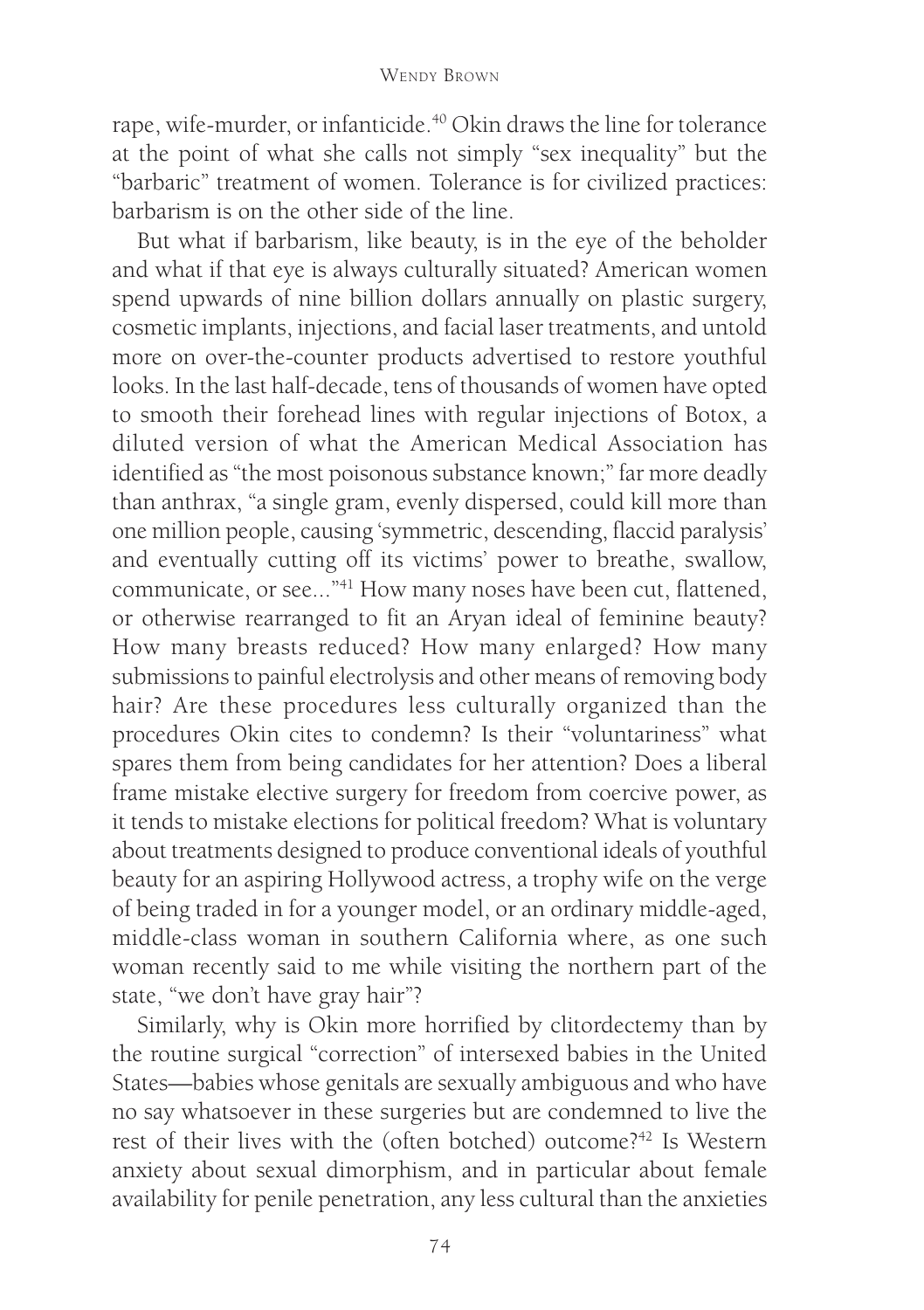about female sexual pleasure she condemns in parts of Africa and the Middle East?<sup>43</sup> Why isn't Okin alarmed by the epidemic of eating disorders among American teenaged girls or the epidemic of American women being pharmaceutically treated for depression? With regard to the latter, why doesn't Okin find drugging rather than transforming the life conditions of such women barbaric and intolerable? In sum, why is Okin more horrified by the *legal* control of women by men than by the controlling cultural norms of gender and sexuality, including norms that regulate beauty, sexual desire and behavior, weight and physique, soul and psyche, that course through modern Western societies? The answer lies in that which Okin treats as the salvation from culture: liberalism. Within a liberal framework, women are free when they have the rights and liberties promised to all others in the society. By posing individual rights and liberties as the solution to coercion (and liberalism as the antidote to culture), women's oppression (as opposed to their contingent violation or maltreatment) appears only where there is an explicit law on men's side, which is to say, when law and culture appear coterminous. Liberalism's selfrepresentation, which Okin accepts, as promoting and protecting individual autonomy, power, freedom and choice elides the way in which the reduction of the political to policy and law itself sets loose, as a kind of depoliticized underworld, a sea of social powers as coercive as any law. Moreover, Okin's inability to grasp liberalism as cultural norms in which, for example, autonomy is valued over connection or being responsible for dependent others (with which women are associated), liberty is conceived as freedom to do what one wants (for which women are generally faulted), equality is premised upon sameness (while women are always conceived as different), prohibits the possibility of discerning the deep and abiding male superordination in liberal orders.

There is a final irony in Okin's formulation of "culture" as the enemy of women. This focus sustains an elision of the subordinating and constraining conditions imposed on Third World women by global capitalism, conditions to which Western critics could actually be responsive—indeed for which they might even take responsibility given that the engine of globalization lies in the West—without engaging in cultural imperialism. These conditions include the production of sweatshop labor and other deformations of local orders of production,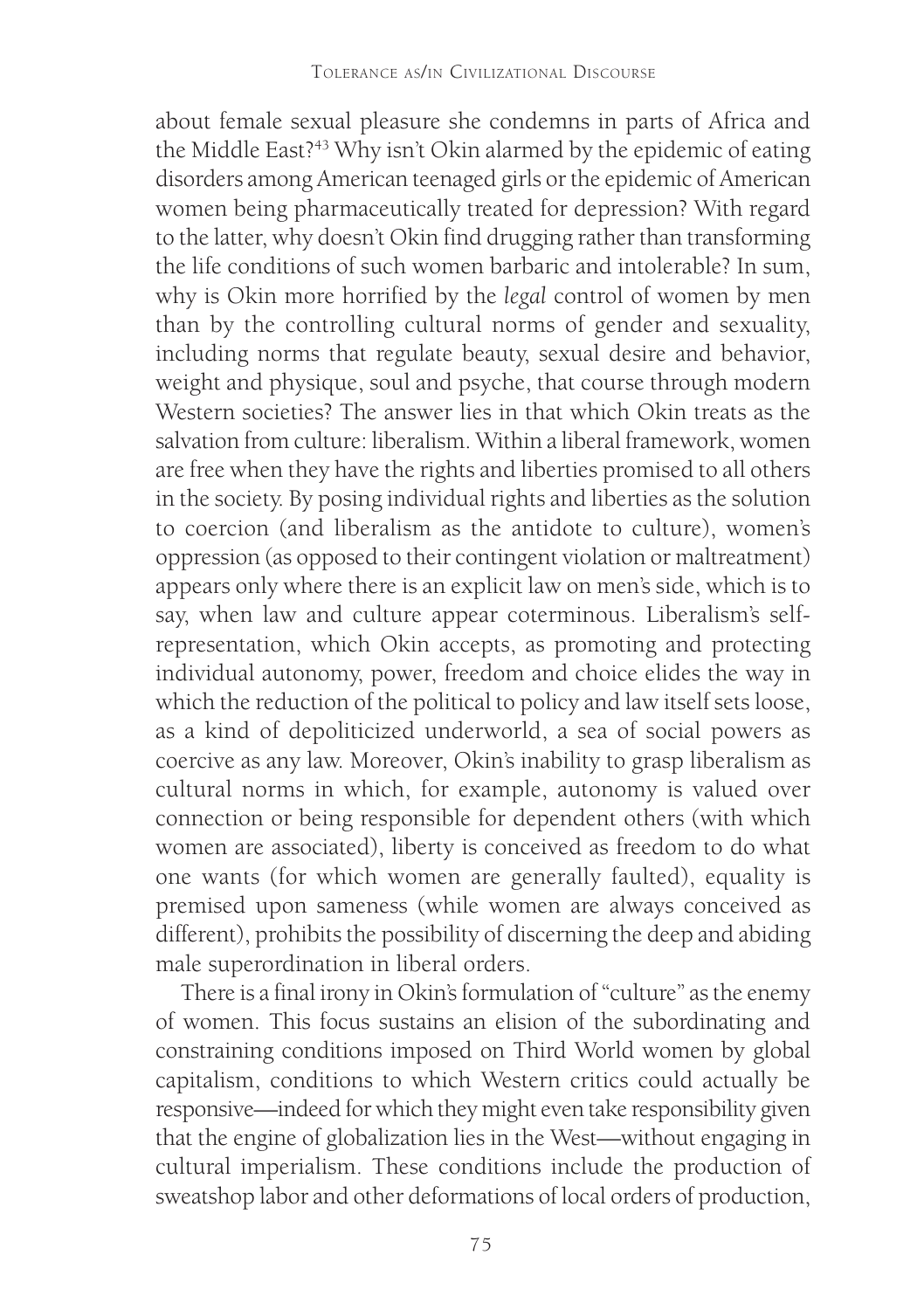#### WENDY BROWN

along with often violent disruption of rich and sustaining orders of kinship, family and community. In her obsession with culture over capitalism, indeed, in her refusal to acknowledge the culture *of* capitalism (as well as liberalism), Okin repeats a disturbing colonial gesture, one that, as the final turn of this paper suggests, is characteristic of tolerance discourse in its civilizational mode.

There is a second critical colonial gesture here. The liberal formulation of tolerance as respect for individual autonomy overseen by a secular state, a formulation shared by liberal theorists on both sides of the "group rights" debates, means that tolerance cannot prevail where such autonomy is not enshrined in law and at the same time treats the legal codification of autonomy as the exhaustive measure of its presence. Thus, the liberal definition of tolerance not only confirms the superiority of liberalism but reiterates liberalism's obliviousness to social powers other than law. At the same time, in its dependence upon legally encoded autonomy—rights—this definition rules out the possibility of non-liberal political forms of tolerance and indeed goes further, equating non-liberalism with the absence of state-secured autonomy, hence with unfreedom, fundamentalism, or barbarism. Anthropologists David Scott and Saba Mahmood are among those who have traced the arc of colonial discourse in measuring postcolonial states against liberal formulations of tolerance and have made a compelling case for thinking about tolerance in postcolonial settings outside of the frame of liberalism, that is, a case for refusing liberal imperialism in its academic as well as political mode.<sup>44</sup>

# Tolerance, Capital, and Liberal Imperialism

In considering the entwining of liberalism, secularism, and civilization through the discourse of tolerance, I have dwelt upon Okin at length—not because she is the most important or sophisticated exponent of the place of tolerance in civilizational discourse but because she is among the most open-handed. But there are theoretically more subtle cousins to Okin's analysis. Recall Michael Ignatieff's argument that tolerance is the fruit of individuation and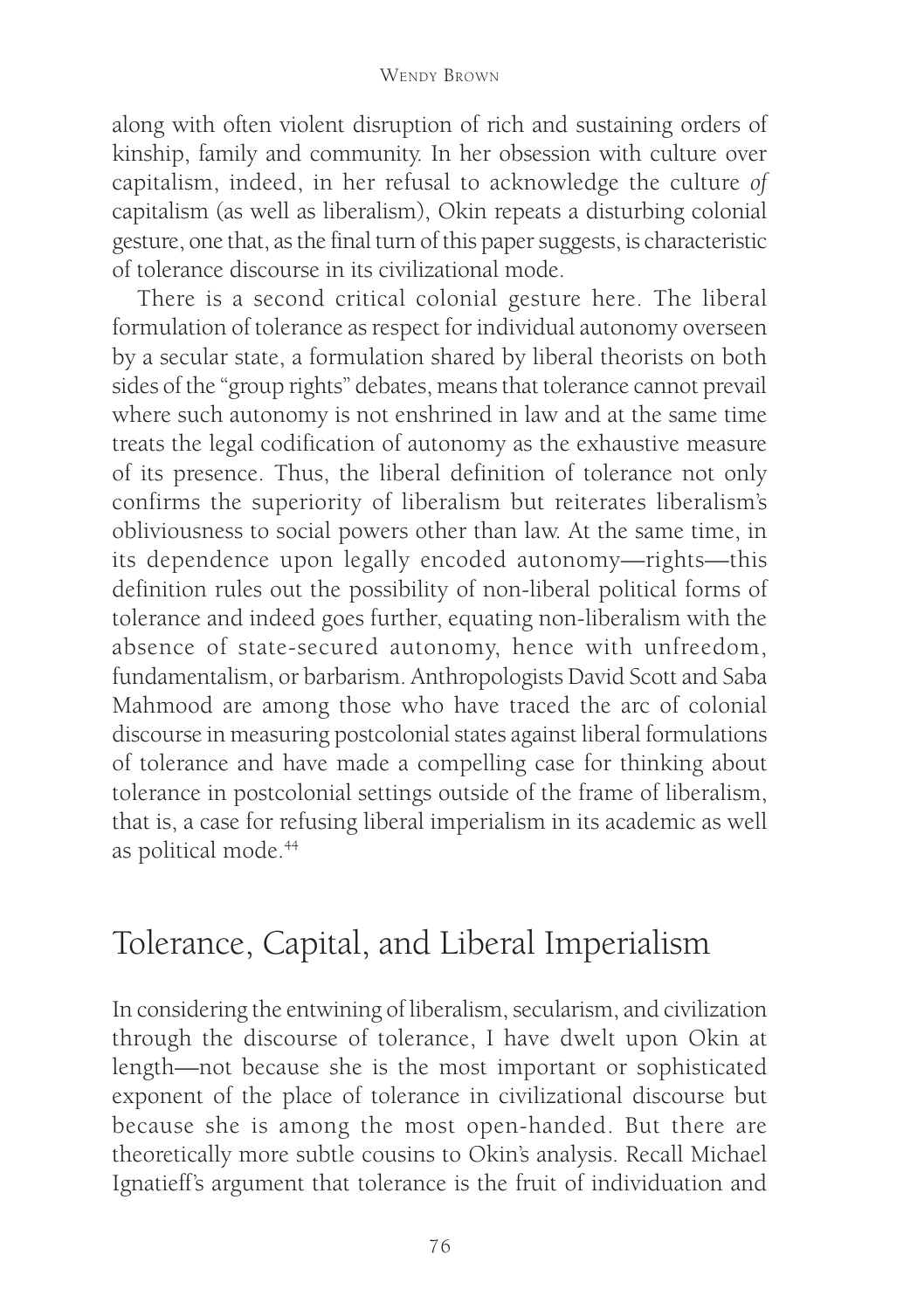hence the achievement of societies governed by individualism. Recall too, that Ignatieff portrays such individualism as the primordial truth of human beings—who we really are—as opposed to the "abstraction" from the individual entailed in collective identity and prejudice. This construction of the individual as primordial and Real not only renders culture ideological, it tacitly assigns culture and all other forms of collective identification to a prehuman past and subhuman elsewhere. Liberal democracy thus consecrates the truth about human beings and represents as threatening, because intolerant, all those mired in collective identity, or as Fukuyama would have it, "mired in history."

On a closer reading of Ignatieff, however, tolerance is not simply the fruit of individualism but of prosperity—success *as* an individual and not the individual as such breeds a tolerant moral psychology. On the one hand, "the German man who can show you his house, his car, and a family as measures of his own pride rather than just his white skin may be less likely to wish to torch an immigrant hostel." On the other hand, "if the market fails, as it is failing upwards of twenty million unemployed young people in Europe alone, then it does create the conditions in which individuals must turn to group hatreds in order to asset and defend their identities."45 Here tolerance appears less a moral or political achievement of liberal autonomy than a *bourgeois* capitalist virtue, the issue of power and success...even domination. In forcing this concession from Ignatieff, he is moved closer to the likes of Bernard Williams and Joseph Raz for whom the solution to intolerant nationalisms is robust international capitalism, and this despite Ignatieff's worry that globalization, through its economic leveling of populations, sometimes incites racial or ethnic nationalisms as a kind of last-gasp source of supremacy or privilege among rival groups.46 No such anxieties for Williams and Raz, for whom the market inherently attenuates fundamentalism, puts the brakes on fanaticism, and "encourages scepticism about religious and other claims to exclusivity"— in short, erodes cultural, nationalistic, and religious forms of local solidarity or belonging.<sup>47</sup>

The difference between Williams and Raz here is slight but worth noting. For Raz, market homogenization counters the fragmenting effects of multiculturalism in the era of global capitalism—that is, the market helps to dampen the "culture" in the multicultural civic and national populations produced by globalization. Raz believes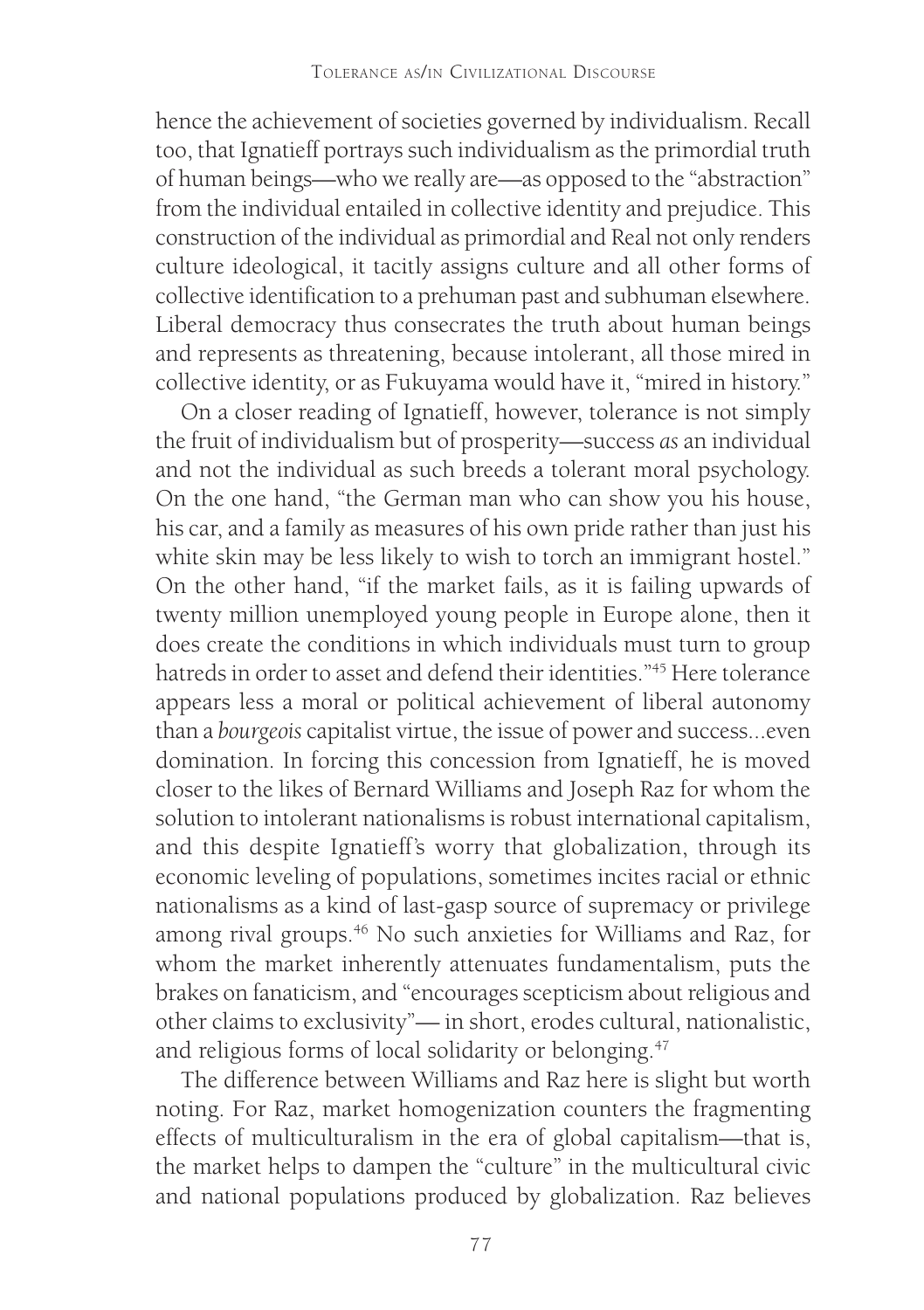that establishment of the free market brings liberal democratic politics along with it, thereby producing a common (cultureless) political and economic life to attenuate the substance and contentiousness of (culturally based) claims of difference. Williams, however, does not need the globalized market to disseminate liberal democracy as a political form in order to produce greater religious and ethnic tolerance. Rather, for Williams, the market itself loosens the grip (by greasing the palm?) of the fundamentalist, thereby reducing intolerance by utility rather than by principle. In William's words, "when such scepticism [induced by international commercial society] is set against the manifest and immediate human harms generated by intolerance, there is a basis for the practice of toleration—a basis that is indeed allied to liberalism, but is less ambitious than the pure principle of pluralism, which rests on autonomy. It is closer to the tradition that may be traced to Montesquieu and to Constant, which the late Judith Shklar called "the Liberalism of Fear."49 Indeed, not only the politics of fear configured by the rightest liberal tradition of Hobbes, Montesqueiu, and Constant, but also the ghost of Adam Smith appears on Williams' pages, as unfettered capitalism is imagined to produce a kind of natural as well as normative social order that need not be codified in law or letters.

For attentive students of the history of capitalism, of course, the erosion of non-market practices and customs by capital is old news. But what is striking about the enthusiasm with which Ignatieff, Williams, and Raz embrace this phenomenon is that the embrace involves a revival of raw Western liberal imperalism, interlaced with an affirmation of economic globalization. It brings their arguments into modest convergence with Fukuyama's insistence that the end of the Cold War reveals liberalism and capitalism to be the triumphalist conclusion of history itself.

Others are less sanguine about the ease which tolerance can be exported to geo-political sites steeped in the history of non-liberal traditions. Will Kymlicka concludes that there is no way to impose the value of tolerance upon minority cultures that do not place a primary value upon individual autonomy other than to make it part of the deal of being tolerated by the majority or hegemonic culture. For a culture to be tolerated by liberalism, in Kymlicka's view, it must become tolerant within, even if this compromises crucial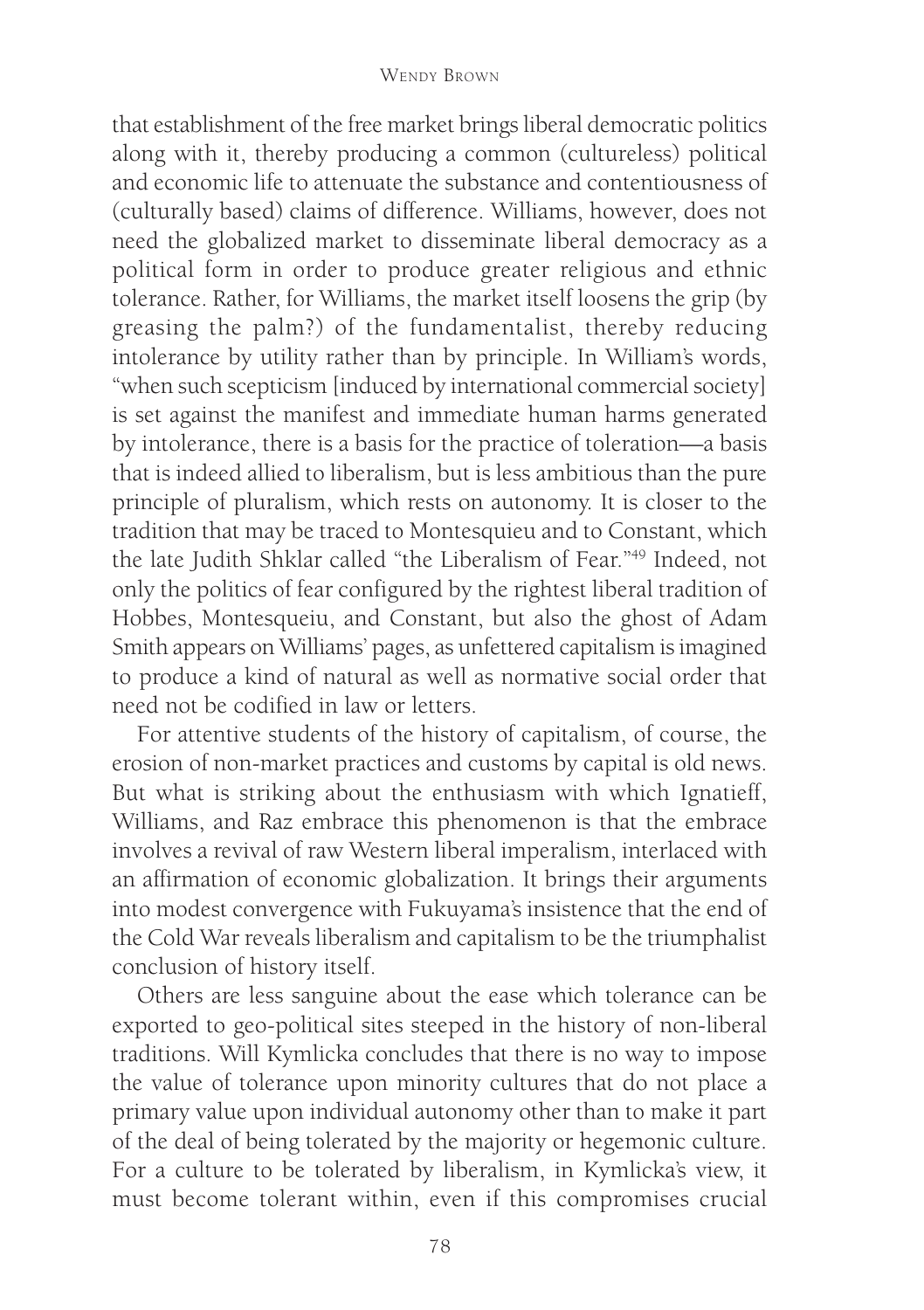principles of the culture.<sup>49</sup> Thus Kymlicka effectively advocates exploiting the power position of the tolerating culture, which means both revealing this power in a way that risks de-legitimizing it and using deploying Kantian liberalism in a distinctly non-Kantian way, i.e., treating tolerance as a means for transforming another rather than an end in itself, and treating individual autonomy itself as a bargaining chip rather than as an intrinsic value. The demand for cultural transformation, of course, also undermines the gesture of tolerance at the moment it is extended. Kymlicka's proposition for the extension of tolerance to non-liberal cultures tacitly exposes the anti-liberal aspects of this imperialist aim, along with the absence of cultural and political neutrality in tolerance itself.

There are important analytic and prescriptive differences among Okin and Ignatieff, Huntington and Raz, Williams and Kymlicka. Together, however, they offer evidence of common strains in tolerance as a civilizational discourse, a discourse that encodes the superiority of liberalism not only through the valorization of autonomy but through the location of culture and religion elsewhere, as individual autonomy's opposite. That is, while the value of tolerance over civil conflict is inarguable, what this truism elides is the work of tolerance as a discourse that legitimates the often violent imperialism of international liberal governmentality conjoined with neoliberal global political economy.50 Not only does tolerance anoint the superior or advanced status of what extends it, not only does the refusal to extend tolerance to certain practices mark those practices (and the cultures that harbor them) as beyond the pale of civilization, but the economy of this offering and this refusal itself reveals an important function of tolerance in masking the cultural norms that liberalism secures precisely by denying them cultural status. In other words, what becomes clear from considering these thinkers together is that the discourse of tolerance substantively brokers cultural value—valorizing the West, Othering the rest—while feigning only to distinguish civilization from barbarism, protect the former from the latter, and wherever possible convert the latter into the former. Insofar as tolerance in its civilizational mode operates from a political-juridico discourse of cultural neutrality in which what is at stake is the rule of law, tolerance is crucial to liberalism's denial of its imbrication with culture, its conceit that it is independent of culture, neutral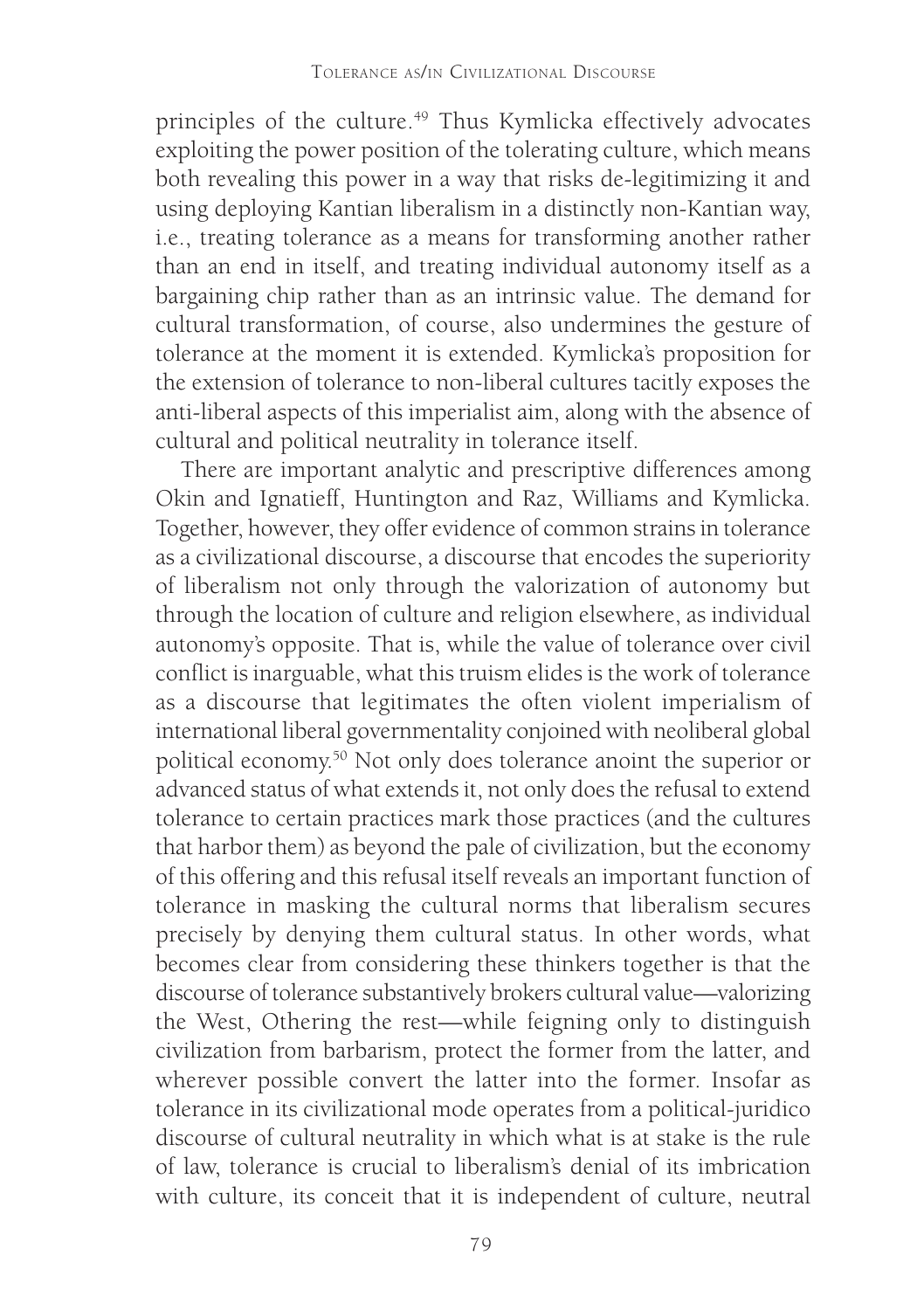with regard to culture...a conceit that in turn shields liberal polities from charges of cultural supremacy and cultural imperialism. This is precisely the conceit that allows G. W. Bush to say, without recourse to the infelicitous language of "crusade," that "we have no intention of imposing our culture" while insisting on a set of liberal principles that cannot be brooked without risking being bombed.

Tolerance *conferred* as well as tolerance *withheld* serves this function; indeed, both are crucial in the circuitry that establishes tolerance as a civilizational discourse. *Tolerance conferred* upon "foreign" practices shores up the normative standing of the tolerant and the liminal standing of the tolerated—a standing somewhere between civilization and barbarism. It reconfirms, without reference to the orders of power which enable it, the higher civilizational standing of those who tolerate what they do not condone or share—their cosmopolitanism, forbearance, expansiveness, catholicity, remoteness from fundamentalism. Against this backdrop, *tolerance withheld* succeeds in marking the other as barbaric without implicating the cultural norms of the tolerating civilization in this marking. When a tolerant civilization meets its limits, it does not say that it is encountering political or cultural difference, but rather encountering the limits of civilization itself. At this point, the tolerant civilization is justified not only in refusing to extend tolerance to its other, but in treating it as hostile—oppressive internally, dangerous externally. This hostile status in turn legitimates abrogation of the tolerant civilization's own civilizational principles in dealing with the Other—principles which range from political self-determination and nation-state sovereignty to rational deliberation, legal and international accountability, and reasoned justifications. This legitimate abrogation can be carried quite far, up to the point of openly making war on the Other.

## Notes

- 1 Address to a United Nations Meeting on Dialogue Among Civilizations, September 5, 2000, Press Release SG/SM/7526/Rev.1
- 2 Address to the American Enterprise Institute, February 26, 2003.
- 3 The charge of exceptionalism, of course, is usually sent in the other direction, namely from supporters of Israel toward those said to single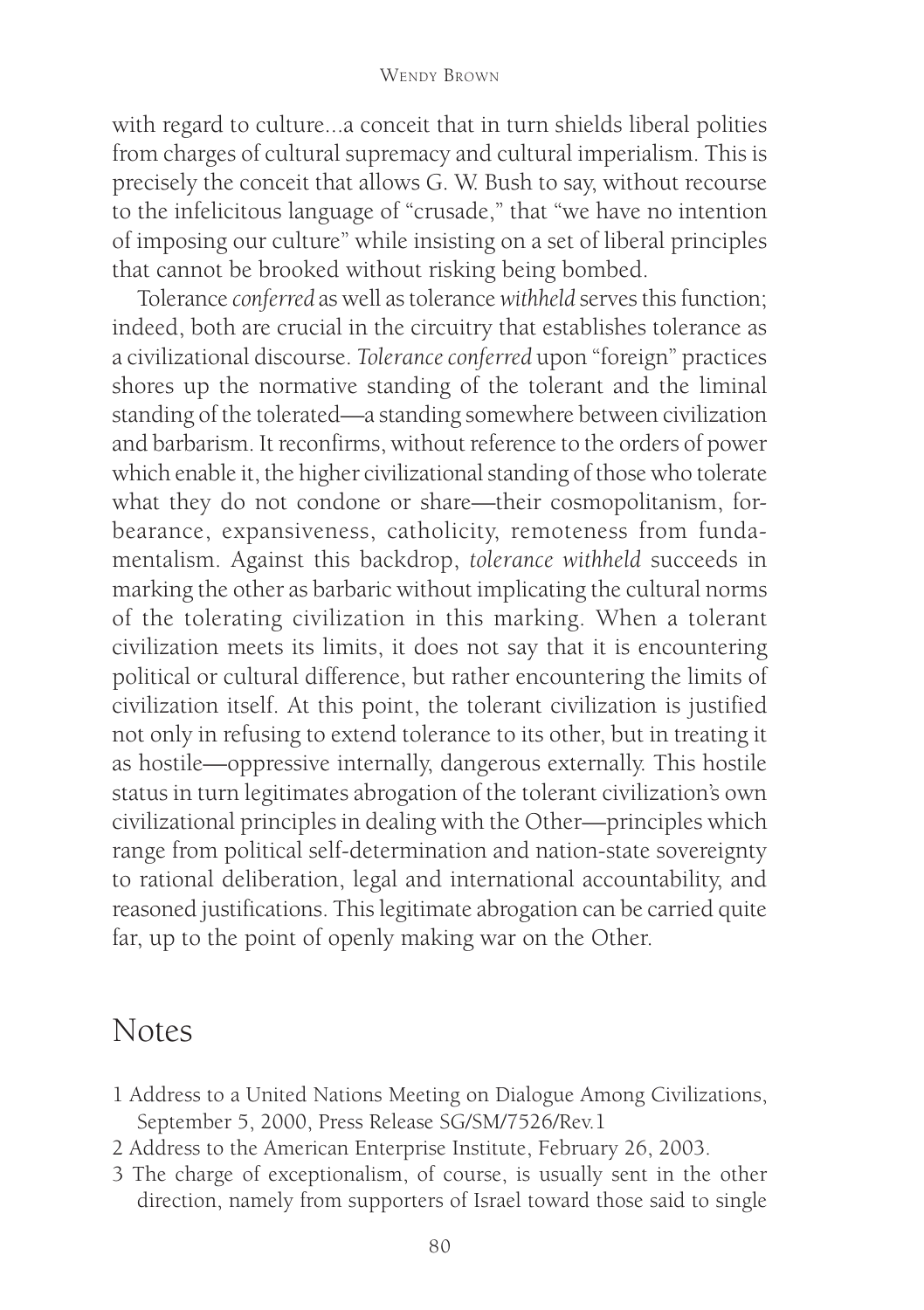out Israel for criticism among all other undemocratic or violent Middle Eastern states. Indeed, proof of the anti-Semitism of the challengers is often hinged to the claim that Israel alone is reproved for actions that are ubiquitous in other parts of the world.

- 4 The Museum of Tolerance in Los Angeles treats Naziism and American slavery as the signal episodes of intolerance in modern history. Clearly, by a definition of intolerance as the sacrifice of the individual to group prejudice, there are many others, including some which the Museum 's investment in Holocaust remembrance will not permit it to feature.
- 5 The same associations are not conjured by the utterance, "she is a tolerant woman" or even "he is a tolerant person," a differential which speaks volumes about tolerance as both an effect of power and a vehicle of power, a means of both expressing and expanding domination.
- 6 Address to Asia-Pacific Economic Cooperation Summit in Shanghai, October 20, 2001.
- 7 Address to the Republican Caucus in White Sulphur Springs, West Virginia, February 1, 2001.
- 8 Gail Hershatter and Anna Tsing, "Civilization," *New Keywords*, ed. M. Morris, et al, (Blackwell, forthcoming), p. 1 in the manuscript.
- 9 "Civilization," in the *Oxford English Dictionary*, Second Edition, on line (no page number).
- 10 Raymond Williams, Keywords: *A Vocabulary of Culture and Society*, revised edition (Oxford University Press, 1983), p. 57.
- 11 Samuel P. Huntington, *The Clash of Civilizations and the Remaking of World Order* (New York: Simon and Schuster, 1996), p. 311.
- 12 Ibid, p. 318.
- 13 Ibid, p. 321.
- 14 Ibid. p. 321.
- 15 Ibid. p. 321.n
- 16 The conflation of civilization with culture in this definition is paralleled by Huntington's definition of civilization as "culture writ large" (41) or "the highest cultural group of people and the broadest level of cultural identity people have short of that which distinguishes humans from other species."(43) However, in its reference to one who has "sympathy with literary culture," the OED definition also clearly equates civilization with high European culture, thus referencing its class connotations and helping us to understand why we refer to children learning table manners as a process of "civilizing" them.
- 17 K. Peter Fritzsche, "Human Rights and Human Rights Education," International Network: Education for Democracy, Human Rights and Tolerance, *Podium* 2/2000 at http://www.tolerance-net.org/podium/ podium031.html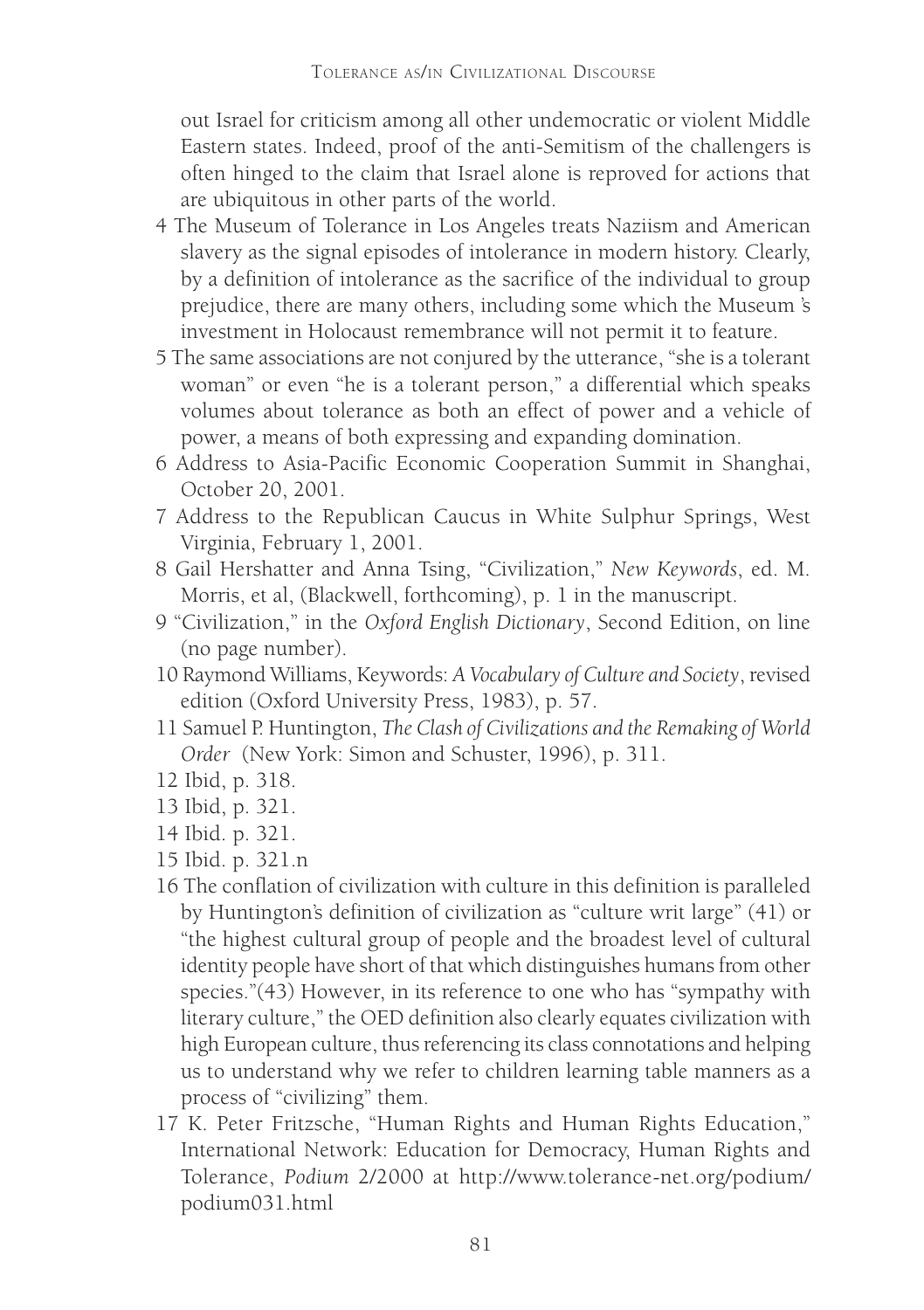- 18 Jay Newman, *Foundations of Religious Tolerance.* (Toronto: University of Toronto Press, 1982), p. 3.
- 19 "Nationalism and Toleration," *The Politics of Toleration*, ed. Susan Mendus, 1999, p. 85.
- 20 The construction of citizenship achieved by tolerance as a justice discourse is discussed at length in chapter four of the book in progress from which this essay is drawn. "The Governmentality of Tolerance: Citizen Passivity, Institutionalized Inequality, and State Violence".
- 21 Ibid. p. 101.
- 22 Ibid. p. 102.
- 23 There are many aspects to the Christian and more specifically Protestant nature of liberal tolerance discourse, most of which are discussed elsewhere in this book. Liberal tolerance not only presumes individual autonomy but a mechanics of privatization for fundamental beliefs. Most of the belief structures of most of the world's peoples for most of human history do not fit with these presumptions. Reformation tolerance doctrine does not work well for the faith structures of the ancient Greeks, Mediaeval Christians, or of modern Muslims, Jews, Hindus or Catholics. It does not work well for a socialist, tribalist or communitarian ethos or order. It was coined to solve a specific problem issuing from a specific social formation and political crisis: how to allow Protestant sectarians the right to worship God according to their own individual understanding of Him and His words without undercutting both Church and state authority, how to substitute accommodation of these sects for burning heretics alive, in short, how to stem the tide of blood spilled over religious rebellion in early modern Europe.
- 24 Chandra Talpade Mohanty, "Under Western Eyes: Feminist Scholarship and Colonial Discourses," *Feminist Review,* no. 30 (Autumn 1988), p. 74.
- 25 January 29, 2002, cited on the U.S. Department of State home page, http://www.state.gov.g/wi/.
- 26 *Daedalus* 129.4, Fall 2000 and Susan Okin, *Is Multiculturalism Bad for Women?* (Princeton: Princeton University Press, 1999).
- 27 Anne Norton's review in *Political Theory* offers a scathing critique of Okin's poor scholarship, the Orientalism of her argument, and her ignorance of critiques of liberal feminism and of the debates surrounding her instances of the "intolerable," from polygamy to clitoridectomy. *Political Theory,* Volume 29, No. 5 (October 2001), pp. 736-749.

29 A discussion of Okin's argument about multiculturalism and feminism poses a conundrum about whether to deconstruct her impoverished

<sup>28</sup> Okin, p. 10.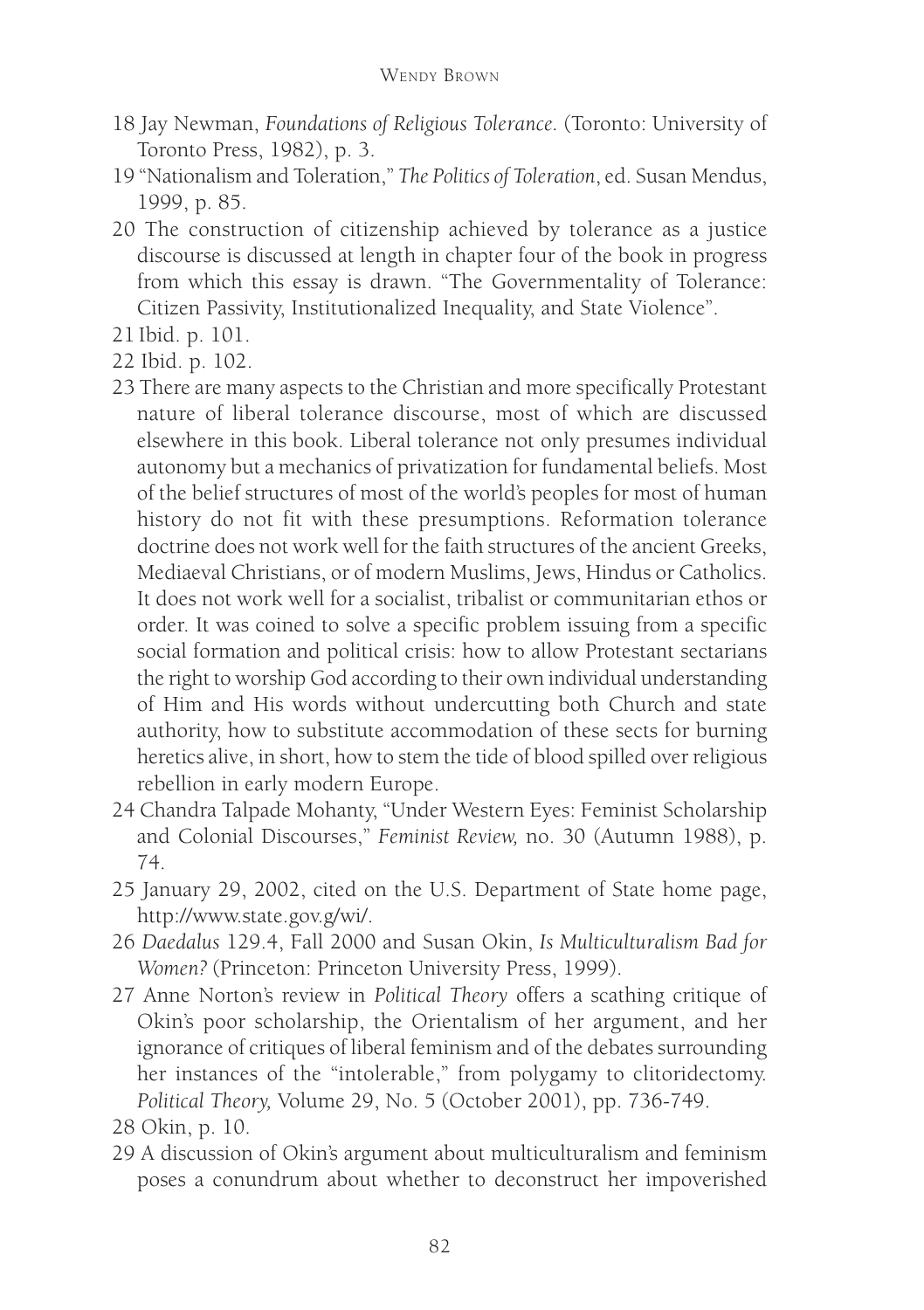concept of culture and thereby refuse to enter the rest of the argument, or to provisionally accept her concept and struggle with its impoverishment as one takes up other aspects of the argument. I've mostly taken the latter route but note here that Okin is impervious to the last several decades of rethinking what culture is and could mean (a rethinking undertaken primarily in anthropology and cultural studies) and is wholly unconcerned with specifying what culture is—there is a stray reference to "ways of life" on page 10. This unwillingness to consider carefully her own terms of analysis facilitates her denial of the cultural dimensions of liberalism and her deployment of a liberal formulation of culture. Her analysis could not get off the ground if she attended closely to theorizations of culture that recognize its inseparability from what has been designated as politics and economics, if she grasped the colonial inflection in the notion of culture she deploys (in which culture is always pre-liberal and liberalism is always without culture), if she recognized that the sense of culture she uses is the coinage of liberal strategies of both depoliticization and colonialism.

- 30 Okin, pp. 13-14.
- 31 Ibid. p. 13.
- 32 Ibid. p. 13.
- 33 Ibid. p. 16.
- 34 Ibid. pp. 16-17.
- 35 See Carole Pateman, *The Sexual Contract* (Stanford: Stanford University Press, 1988); M.G. Clarke and L. Lange, eds, *The Sexism of Social and Political Theory* (Toronto: University of Toronto Press, 1979); Kathy Ferguson, T*he Feminist Case Against Bureaucracy* (Philadelphia: Temple University Press, 1984); Wendy Brown, "Liberalism's Family Values" in *States of Injury: Power and Freedom in Late Modernity* (Princeton University Press, 1995); Joan W. Scott, *Only Paradoxes to Offer* (Cambridge: Harvard University Press, 1996); Catharine MacKinnon, *Toward a Feminist Theory of the State* (Harvard University Press 1989).
- 36 See my "Liberalism's Family Values," op cit., and Catharine MacKinnon, "Sex Equality: On Difference and Dominance," in *Toward a Feminist Theory of the State*, op cit.
- 37 This makes clear why multiculturalism is so bad for women—it multiplies enemies to autonomy!
- 38 Ibid. p. 23.
- 39 Martha Nussbaum's missionary tone in *Sex and Social Justice* (Oxford University Press, 2001) is unmistakeable, though it should be noted that in her commentary on Okin in *Is Multiculturalism Bad for Women* entitled "A Plea for Difficulty," Nussbaum is quite critical of Okin's dismissal of religion as inherently patriarchal.